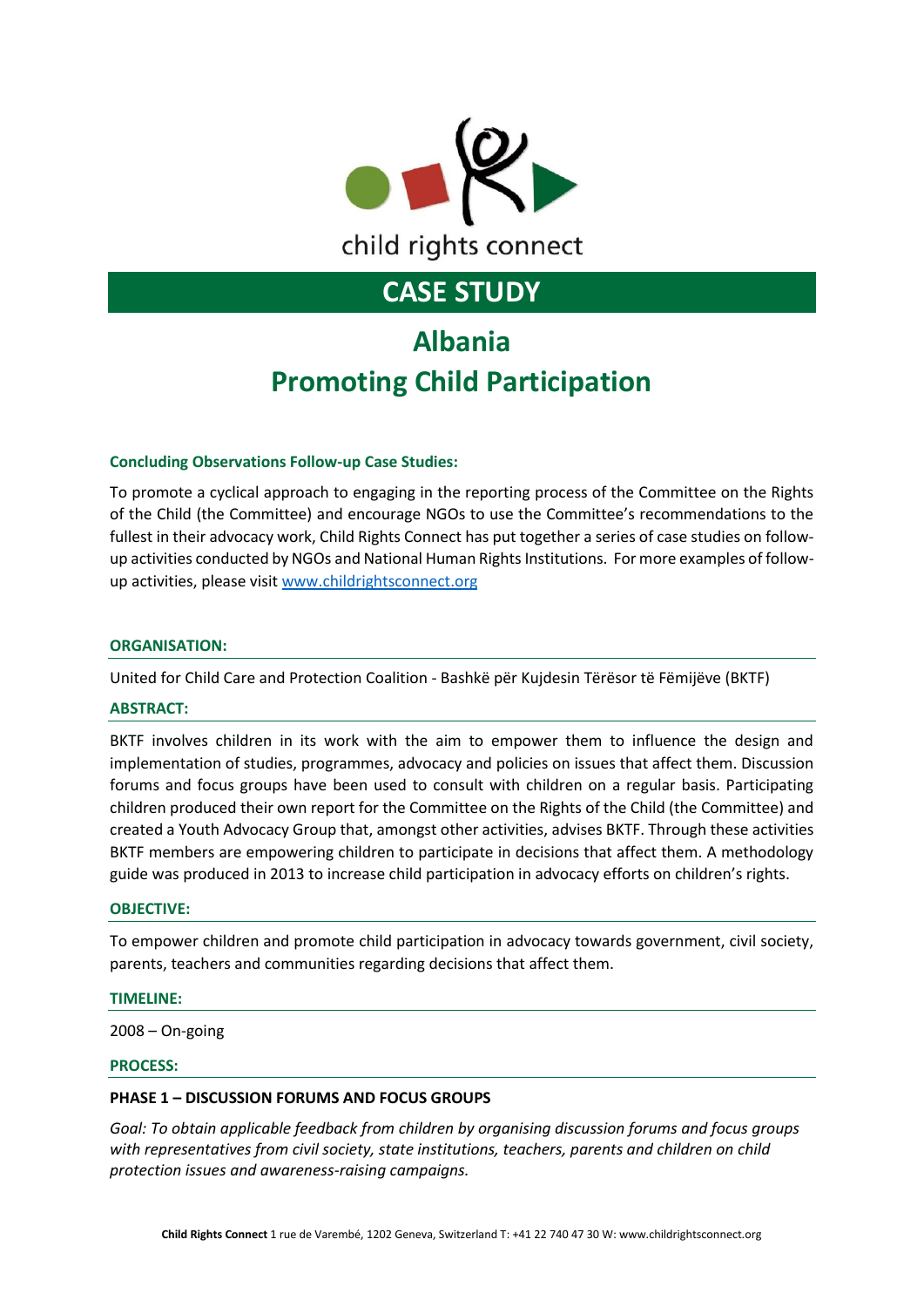- Request BKTF members working directly with children to organise consultations with children on several topics related to child protection.
- Obtain feedback from children.
- Apply input from children in advocacy work.

→ **TIP:** Organisations working directly with children can develop a process locally to involve interested children and moderate the discussions. Children should select who represents them, not the adults.

#### **PHASE 2 – CHILDREN'S REPORT**

*Goal: To support children to bring their concerns to an international monitoring body.*

- Inform children about the Convention on the Rights of the Child reporting process.
- Organise focus groups with children at regional level within the country.
- Lead discussions to determine which issues should be included in regional reports and how children feel about these issues.
- Facilitate coordination of regional reports at national level to highlight common issues.
- Assist children to select a limited number of national priorities.
- Provide support to children to draft a report for the Committee.
- Circulate the draft and assist children to revise it based on comments and feedback.
- Assist children to select representatives from different regions of the country to participate in the pre-sessional working group (pre-session) of the Committee.
- Accompany children to the pre-session and children's meeting.

→ **TIP:** Ensure that children from different areas of the country are represented as their priority issues may vary. Conferences on Skype can save time and money, but face-to-face meetings may be more productive and efficient.

#### **PHASE 3 – AWARENESS RAISING**

*Goal: To increase awareness amongst decision-makers and politicians about child participation.*

- Produce fact sheets for Parliamentarians on the situation of children.
- Produce postcards made by children that ask politicians if they have considered listening to children.
- Meet with staff from major political parties to persuade them to prioritise child protection issues in their political programmes.
- Distribute fact sheets and postcards.

#### **PHASE 4 – CHILD PARTICIPATION METHODOLOGY**

*Goal: To produce guidelines for non-profit and public institutions working directly with children to ensure that processes are participatory and increase children's advocacy efforts on their rights.*

- Conduct a literature review to obtain an overview of the strategies and programmes used to promote child participation.
- Document best practices of BKTF members.
- Interview key government officials dealing with policies and programmes affecting children.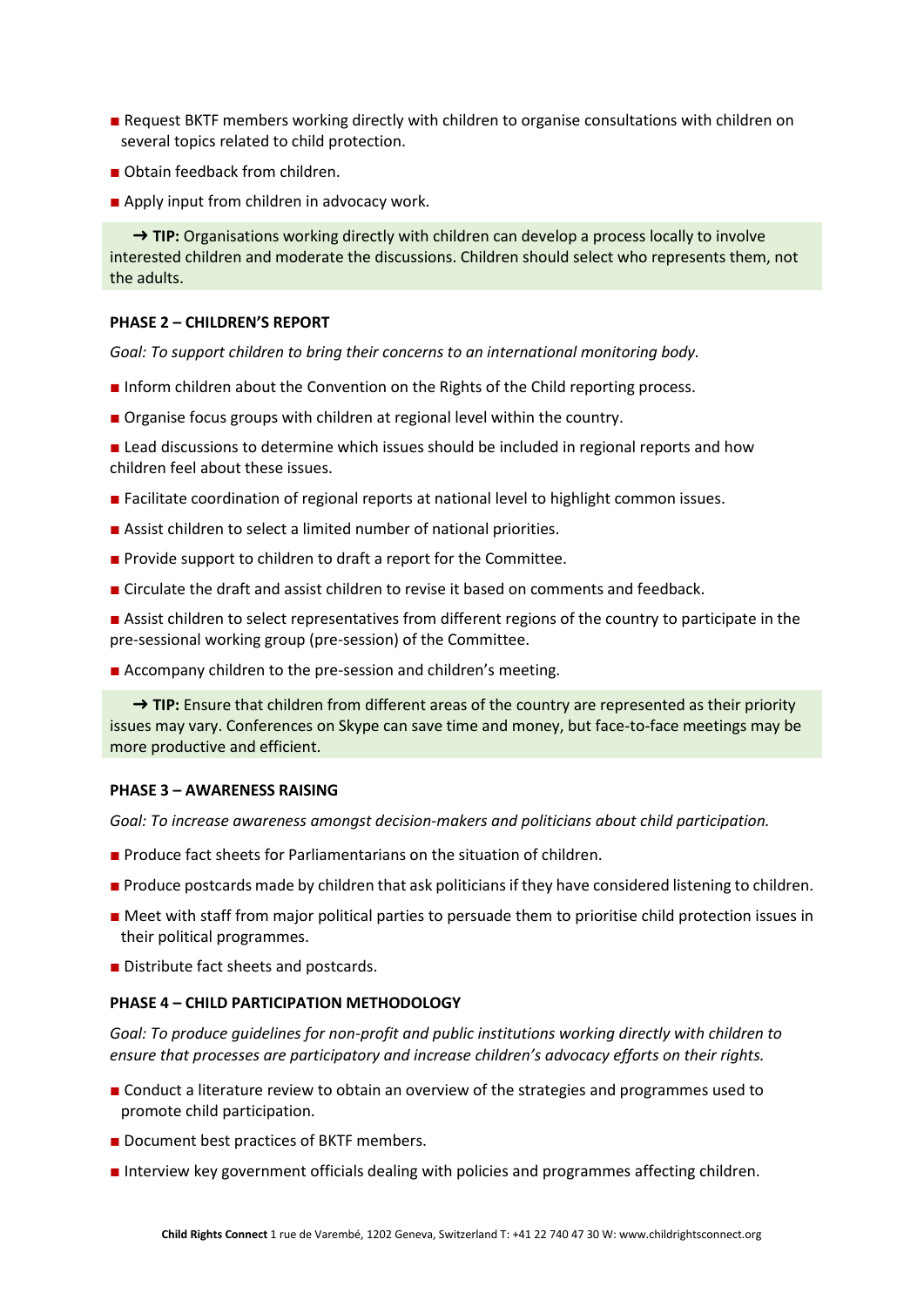- Facilitate a consultation process amongst children.
- Draft guidelines.
- Revise document based on feedback from children.

→ **TIP:** When you organise an activity with children, you must follow-up with them and explain the outcome. Electronic means (Skype, Facebook, etc.) can be used to stay in touch with the children.

#### **PHASE 5: WHAT KEEPS CHILDREN SAFE STUDY**

*Goal: To conduct a study that identifies the children's perspective on security and risks which impact children's wellbeing in different contexts.*

- Conduct focus groups/interviews with children.
- Explore resources and support systems where children might turn to for assistance.
- Identify gaps and provide recommendations based on input from children.
- Draft study.
- Share study with stakeholders and decision-makers.

#### **OUTCOME:**

BKTF published a child participation methodology guide that documents the process of working with children and a study on child safety.

Establishment of a Youth Advocacy Group by children.

#### **IMPACT:**

Children were empowered to understand their rights and advocate for them.

#### **CHALLENGES:**

#### **FEELING THREATENED**

Parents, schools and institutions still feel threatened by child participation. Children are not asked to be part of decision-making processes, as many adults do not think that children have anything to contribute.

#### **LACK OF GOVERNEMENT RESPONSE**

Government has not yet responded concretely to the Committee's recommendations.

#### **RECOMMENDATIONS FOR FURTHER STEPS:**

#### **POLITICAL FOLLOW-UP**

After the general elections, they requested that political parties follow-up on promises made during the campaign. They also produced a summary of the child participation methodology guide for parliamentarians.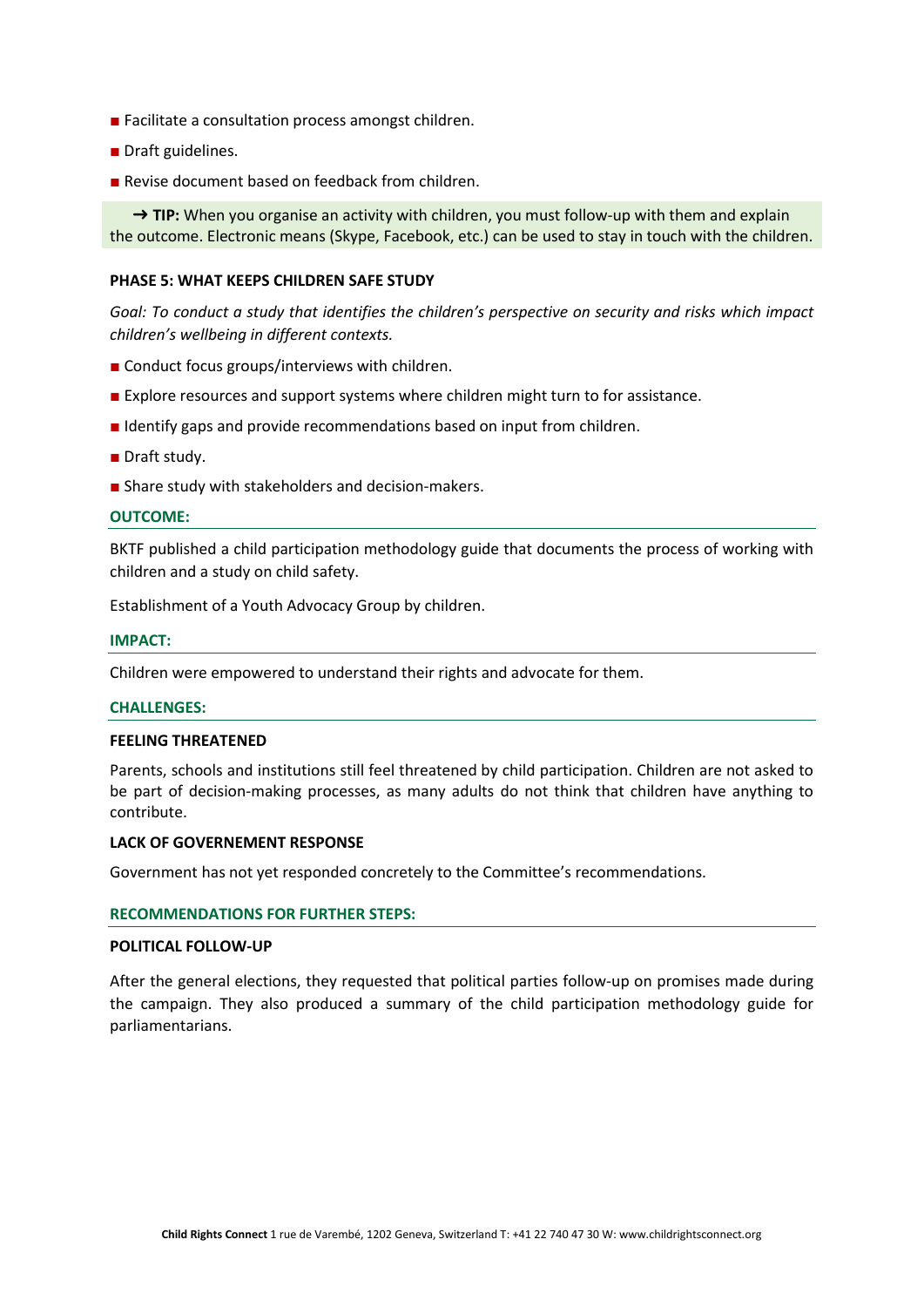

### **Australia**

# **Establishment of a National Children's Commissioner**

#### **Concluding Observations Follow-up Case Studies:**

To promote a cyclical approach to engaging in the reporting process of the Committee on the Rights of the Child (the Committee) and encourage NGOs to use the Committee's recommendations the fullest in their advocacy work, Child Rights Connect has put together a series of case studies on follow-up activities conducted by NGOs and National Human Rights Institutions. For more examples of follow-up activities, please visit [www.childrightsconnect.org.](http://www.childrightsconnect.org/)

#### **ORGANISATION:**

Australian Child Rights Taskforce (ACRTF)

#### **ABSTRACT:**

The need for a National Children's Commissioner was one of the key recommendations from the NGO report, compiled by the ACRTF in preparation for the review of Australia's fourth periodic report by the Committee. In order to conduct advocacy around this recommendation, agreement on the role, functions and powers of the National Children's Commissioner was reached amongst the NGO community. This allowed the NGOs to speak with a unified voice while conducting awareness raising and political lobbying activities.

#### **OBJECTIVE:**

To undertake a strategic advocacy campaign for the appointment of an Australian National Children's Commissioner who would advocate for all children and young people at the federal level.

#### **TIMELINE:**

2010-2012

#### **PROCESS:**

#### **PHASE 1 - RESEARCH**

*Goal: To research and draft an overview of Australia's performance in relation to the Convention on the Rights of the Child (CRC).*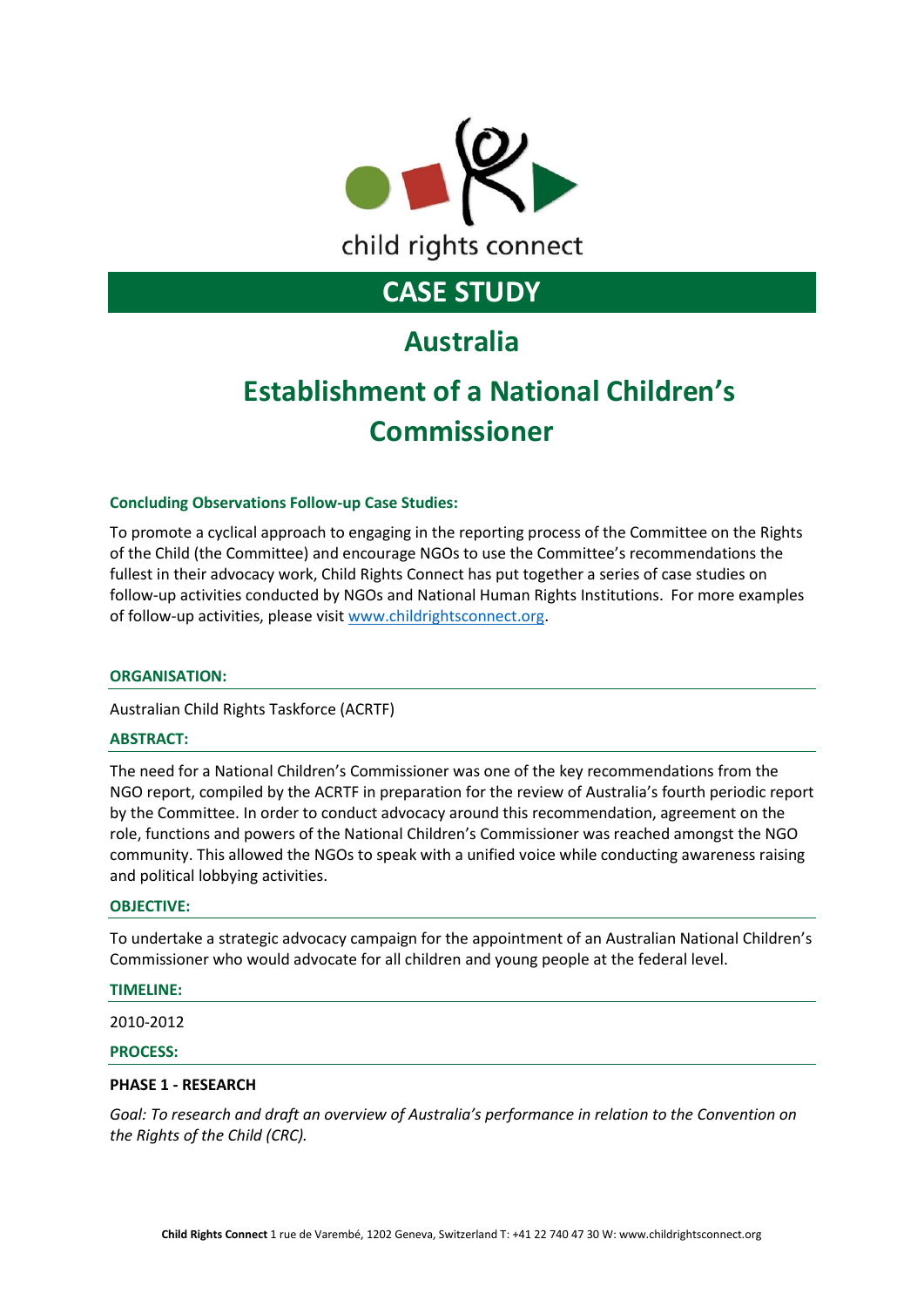- Prepare a strategic plan for advocacy, funding and activities regarding periodic reporting.
- Conduct a situational review.
- Consult with children and young adults through surveys and interviews.

■ Hold a workshop with child rights practitioners to establish strategic themes and prepare a framework for the report.

■ Draft report (*Listen to Children*).

■ Highlight the need to create and maintain provisions for a National Children's Commissioner as a key recommendation.

■ Launch report nationally to media and Parliament.

→ **TIP:** Use the media attention focused around the reporting process to highlight the need for a National Children's Commissioner.

#### **PHASE 2: STRATEGIC DEVELOPMENT AND CONSENSUS BUIDLING**

*Goal: To achieve consensus amongst the NGO community on key principles for the powers, roles and functions of a National Children's Commissioner.*

- Hold a roundtable with children's and youth organisations.
- Send targeted invitations to ensure that all key voices (including vulnerable groups), are represented.
- Use an independent professional facilitator, if necessary, to moderate the discussions.

■ Find the minimum standard that all organisations can endorse, even if agreement cannot be reached on all issues.

■ Develop a position paper that can be used when speaking with the media and members of Parliament.

→ TIP: It is important to reach agreement amongst civil society before approaching the political process. A coalition-based strategy then becomes more effective than lobbying as individual organisations.

#### **PHASE 3 – PUBLIC AWARENESS**

*Goal: To use the media and public forums to raise awareness of the need for a National Children's Commissioner.*

- Provide key message training for those individuals speaking to the media.
- Have a central body organising media releases to ensure that the message is consistent.
- Host a series of events and public forums around the country.
- Feature the call for a National Children's Commissioner at every media opportunity.
- Lobby for its inclusion in the list of issues and the concluding observations issued by the Committee.

→ **TIP:** Having a common statement can give organisations the confidence and capacity to speak about the need for a National Children's Commissioner. This is a great issue to capture national attention, as it would benefit all children no matter where they live or what their situation.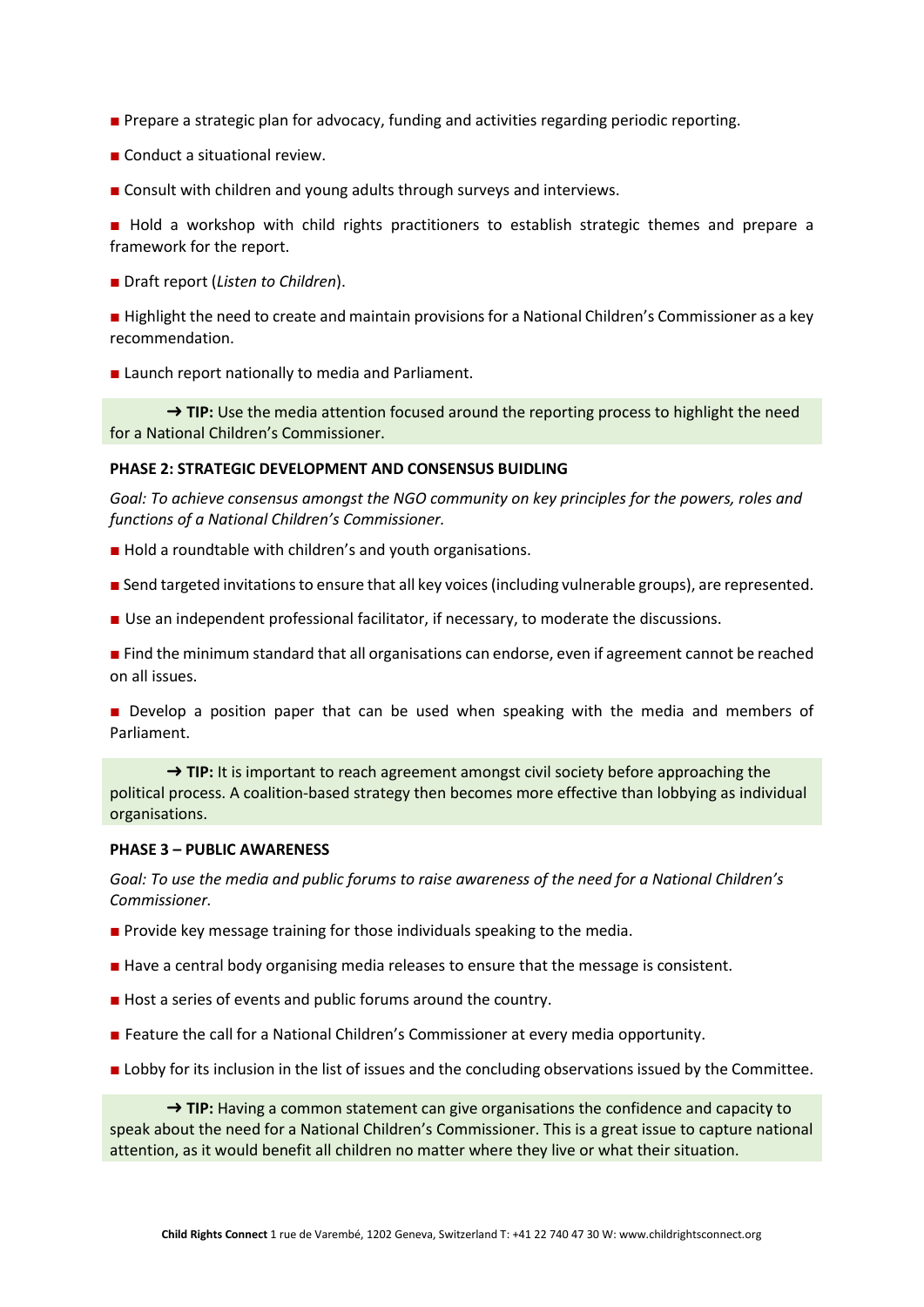#### **PHASE 4 – POLITICAL LOBBYING**

*Goal: To lobby the government to establish the position of a National Children's Commissioner.*

- Participate in government discussions on the issue (government roundtable).
- Submit position paper.

■ Develop relationships with Parliamentarians from different political parties, including minority parties and other relevant bodies (for example, the UNICEF Parliamentary Association has representatives from all political parties).

→ TIP: Identify political opportunities, such as the momentum from the reporting process, to determine when the time is right to put forward legislation.

#### **PHASE 5 – CONSULTATIONS WITH CHILDREN AND YOUNG ADULTS**

*Goal: To ensure that children and young adults are involved in the recruitment process.*

■ Facilitate an on-line survey with children and young adults about the key qualities of the National Children's Commissioner.

■ Work with the government to develop terms of reference for the recruitment of the National Children's Commissioner.

→ **TIP:** Build support for children to be included in the recruitment process.

#### **OUTCOME:**

Both Houses of Parliament passed legislation in June 2012 that established the office of the National Children's Commissioner in the Australian Human Rights Commission. The first National Children's Commissioner was appointed in February 2013 for a term of five years.

#### **IMPACT:**

By speaking with a unified voice, the ACRTF achieved their long-term objective of creating a National Children's Commissioner within a year. As a result of the successful coalition approach used for this objective, this method will be applied to other goals such as the ratification by the Australian government of the Optional Protocol to the Convention on the Rights of the Child on a Communications Procedure.

#### **CHALLENGES:**

#### **PLANNING**

Although the need for a National Children's Commissioner had been expressed in the past, no organisation had the time or resources to take it on as a specific advocacy point. Rather than having a specific advocacy campaign, it became part of the reporting process. It would have been more effective to set out strategy and objective in advance in order to lobby for a well-defined independent commissioner.

#### **LACK OF STRATEGY**

Conflicting priorities and perspectives within the NGO sector initially prevented progress on the issue as each organisation raised the need for a Commissioner as it benefited their particular constituency. The roundtable allowed for discussion amongst civil society as to what the Commissioner's position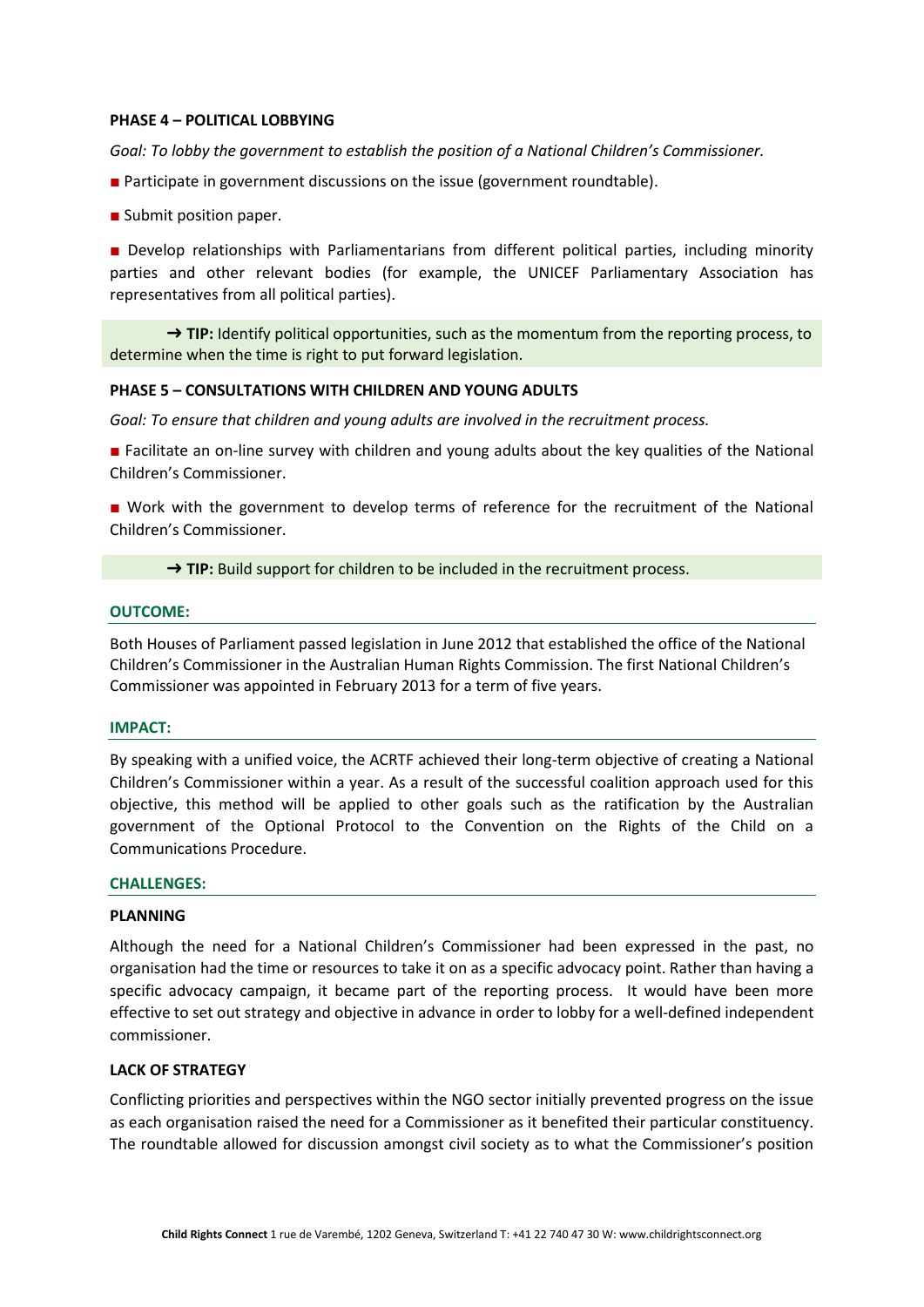would look like in terms of role, powers and functions. Once a common statement was elaborated and endorsed by key stakeholders, it had a powerful impact as it provided both agreement and substance.

#### **CHANGES IN LEADERSHIP**

Frequent changes in political leadership led to the overnight loss of relationships in the frontbench and cabinet, which greatly hindered the process. On the other hand, a long-term relationship with the Attorney General, which began prior to her appointment as the Attorney General, helped to ensure that the bill was pushed efficiently through Parliament.

#### **RECOMMENDATIONS FOR FURTHER STEPS:**

#### **VIDEO CONFERENCE**

A national video conference will be held with the National Children's Commissioner so that she can report to the ACRTF on the findings of her national listening tour with children and young adults as well as outline her established priorities.

#### **ONLINE REPORT CARD**

An Online Report Card is being developed where NGOs can input key media stories, parliamentary statements, statistics, or reports on each of the concluding observations. This will provide an informal means to follow up on the Committee's concluding observations and feed information to the National Children's Commissioner.

#### **CONTACT INFORMATION:**

Ms. Amy Lamoin T: +61-415 386 074 E[: alamoin@unicef.org.au](mailto:alamoin@unicef.org.au) W: [http://www.childrights.org.au](http://www.childrights.org.au/)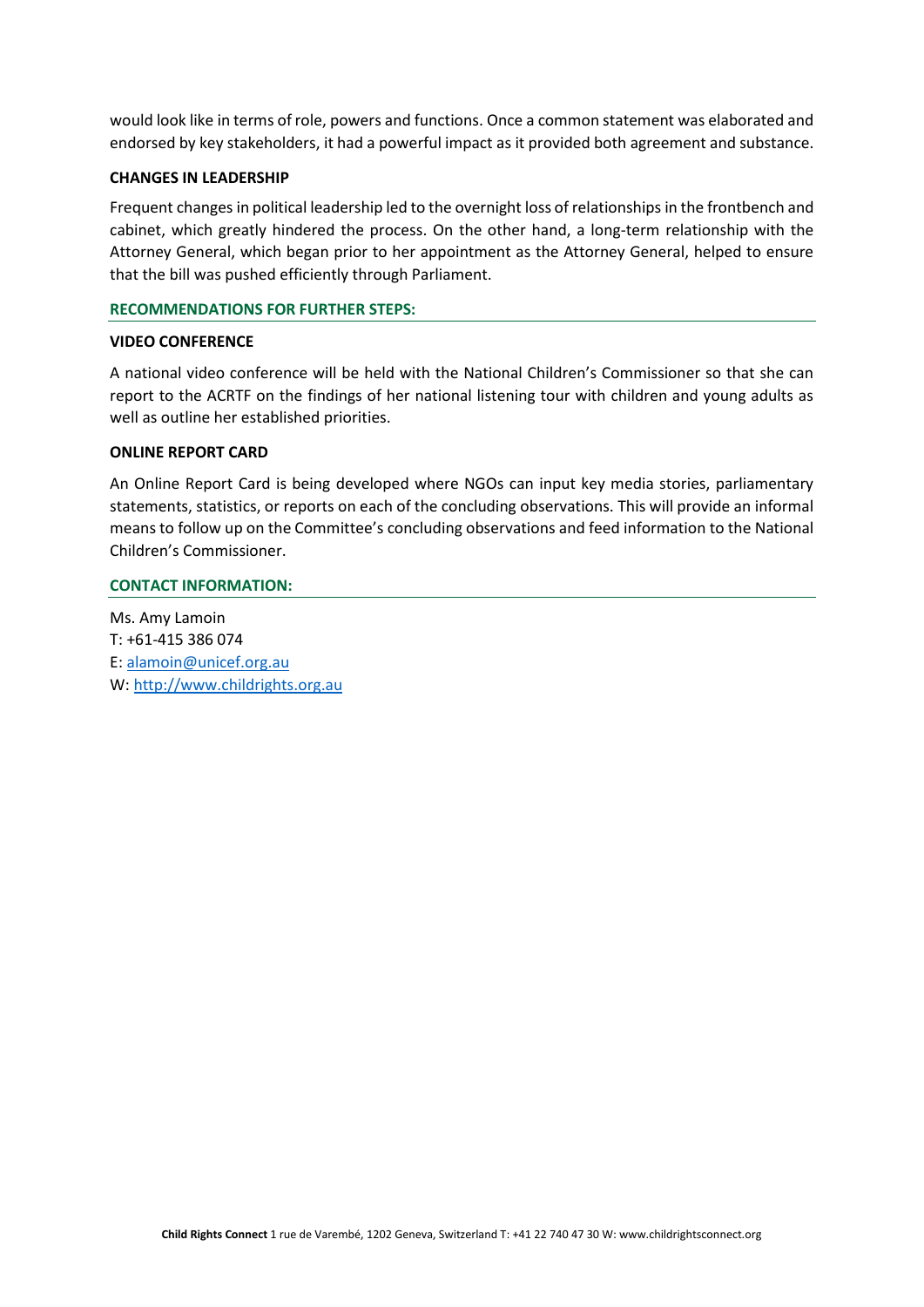

## **Namibia**

### **Focused Advocacy: Extension of Maternity Leave**

#### **Concluding Observations Follow-up Case Studies:**

To promote a cyclical approach to engaging in the reporting process of the Committee on the Rights of the Child (the Committee) and encourage NGOs to use the Committee's recommendations to the fullest in their advocacy work, Child Rights Connect has put together a series of case studies on followup activities conducted by NGOs and National Human Rights Institutions. For more examples of followup activities, please visi[t www.childrightsconnect.org](http://www.childrightsconnect.org/)

#### **ORGANISATION:**

Legal Assistance Centre (LAC)

#### **ABSTRACT:**

The LAC is lobbying to extend maternity leave from three to six months. A reference in the NGO report led to a clear recommendation by the Committee, which was subsequently used by the LAC as a lobbying tool at national level.

#### **OBJECTIVE:**

To raise awareness about the health and economic value of extending maternity leave from three to six months with a view of placing it on the government's agenda.

#### **TIMELINE:**

 $2011 - On$ -going

#### **PROCESS:**

#### **PHASE 1 – MEDIA CAMPAIGN**

*Goal: To bring the issue to the attention of the national media.*

- Have a clear and concise message.
- Prepare a simple lobbying document (10 Reasons to Extend Maternity Leave).
- Issue a press release in conjunction with an international observance (World Breastfeeding Week).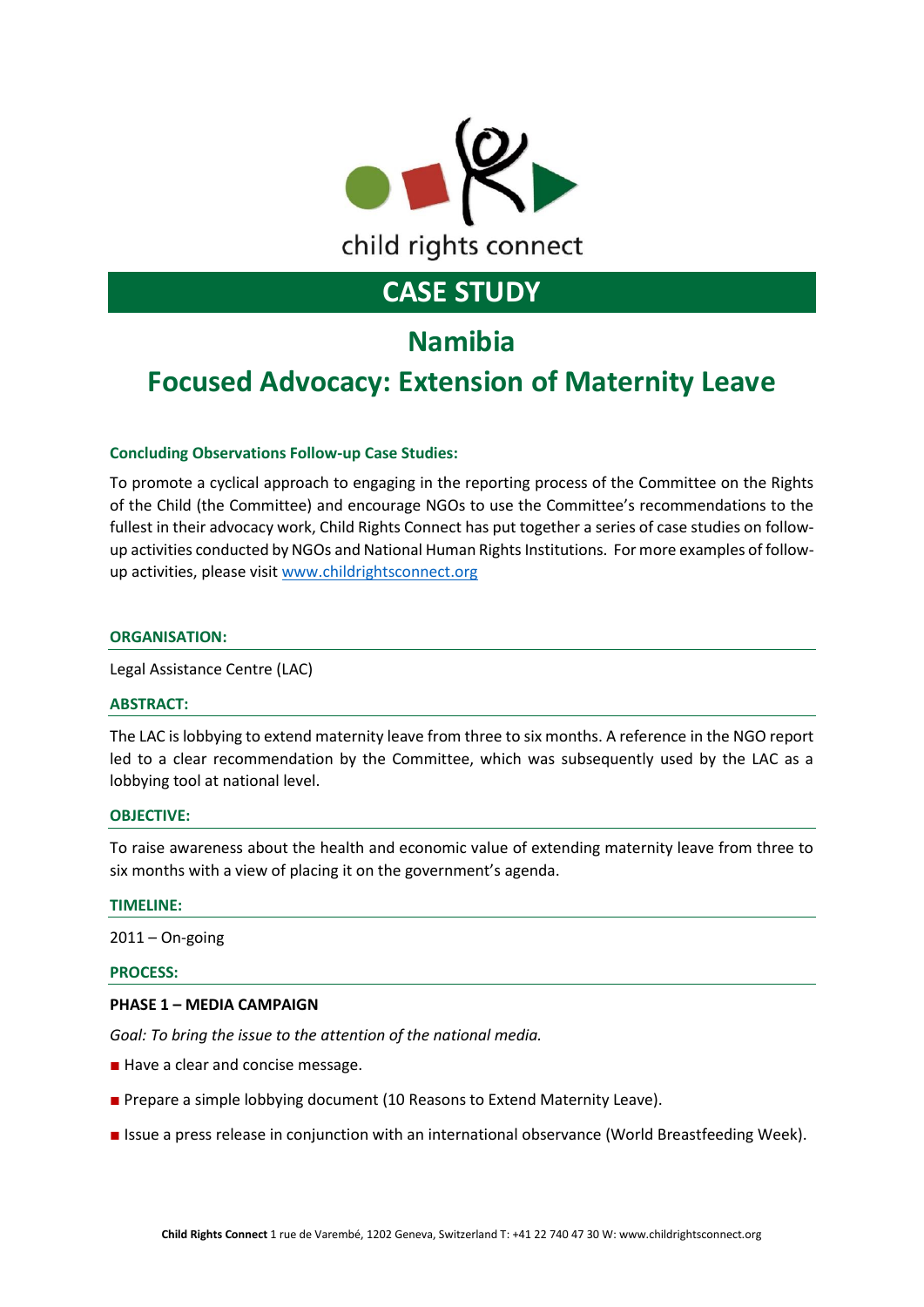■ Link the issue to statements already included in national agendas and national and international guidelines.

■ Mention the issue when relevant and appropriate, making links to other issues (such as malnutrition).

→ **TIP:** Link a controversial issue with other issues that are already on the agenda. In this case, the extension of maternity leave was linked to the high under-five malnutrition rate, early childhood development and breastfeeding – issues which are on the political agenda in Namibia.

#### **PHASE 2 - NGO REPORT**

*Goal: To garner international attention in order for the issue to be taken more seriously nationally.*

■ Use already-available governmental data on one issue (the low incidence of breastfeeding in Namibia) and link it to another issue (women and working – a push factor to stop breastfeeding early).

- Highlight the issue in a report to the Committee.
- Make a clear recommendation as to what the government could do to improve the situation.

→ **TIP:** A succinct and concise recommendation from the Committee adds weight to lobbying at national level.

#### **PHASE 3 - LOBBY GOVERNEMENT**

*Goal: To draw the attention of relevant government bodies to the recommendation of the Committee.*

■ Write letters to relevant government and related bodies (such as the Social Security Commission, Ministry of Education and Ministry of Health and Social Services) informing them about the recommendation made by the Committee.

■ Highlight the issue during open forums with government and directly with governmental ministries.

→ **TIP:** Try to work in partnership with the government to follow-up on the concluding observations.

#### **OUTCOME:**

The recommendation from the Committee to extend maternity leave to six months is currently being used to draw the government's attention to the issue.

#### **IMPACT:**

The clear concluding observation and references in the media have made it possible to begin discussions on extending maternity leave, even if concrete progress has yet to be made.

#### **CHALLENGES:**

#### **PUBLIC AWARENESS**

Exclusive breastfeeding for six months is uncommon in Namibia and the lack of public awareness about its advantages needs to be addressed. In addition, maternity leave is still controversial and undervalued in Namibia, especially as the small population makes it more difficult for employers to replace someone who goes on leave.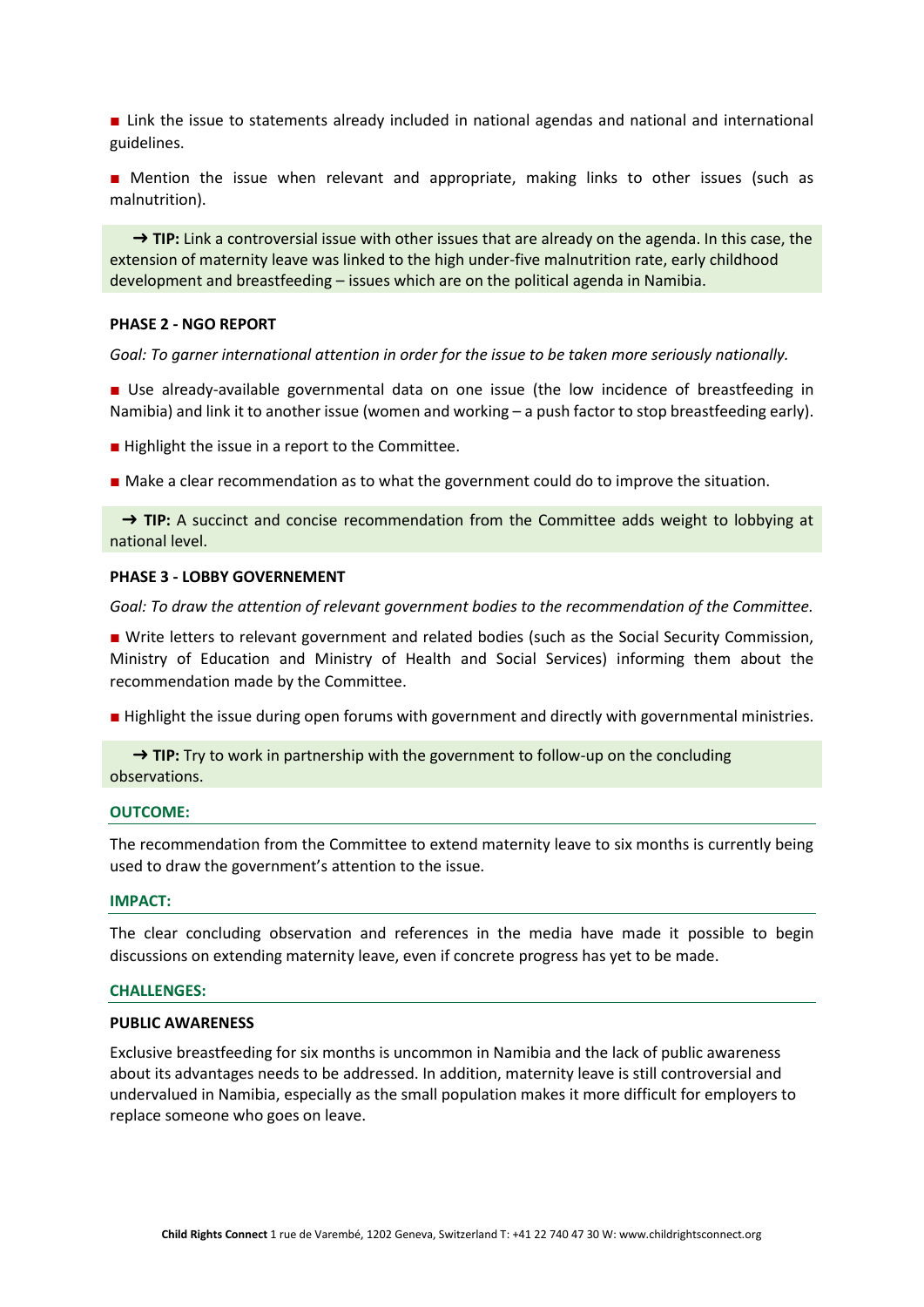#### **GOVERNEMENT AGENDA**

The government is not currently envisaging extending maternity leave, which would require an amendment to the Labour Act, Social Security Act and associated regulations. It is instead interested in raising the financial reimbursement threshold for the current duration of maternity leave.

#### **LACK OF FOLLOW-UP**

The government has not yet officially released or disseminated the concluding observations to relevant governmental stakeholders. This makes it difficult for civil society to move forward in order not to pre-empt the government.

#### **RECOMMENDATIONS FOR FURTHER STEPS:**

#### **AWARENESS RAISING**

There is a need to work on changing the attitudes of the general public, employers and government. This is a long-term process that should be done incrementally to change perceptions and understanding. Dwelling on an issue without making progress often lessens the importance in the public eye, it is therefore, strategic to wait for the right moments to highlight the issue rather than to conduct prolonged lobbying.

#### **OUTRECH TO EMPLOYERS**

Conduct an outreach programme with the Namibian Employer's Federation and the Namibian Chamber of Commerce, amongst others, to get employers involved in advocating for the extension of maternity leave.

#### **RESEARCH**

Conduct research, making the link between breastfeeding and the employment of women (for example that women take less time off work when a child has been exclusively breastfed for six months and that women are less likely to drop out of the workforce if they feel that maternity leave benefits meet their needs), to show that there is legitimate health reasons for extending maternity leave.

#### **CONTACT INFORMATION:**

Legal Assistance Centre (LAC) in Namibia T: + 264 61 223356 E[: info@lac.org.na](mailto:info@lac.org.na) W: [www.lac.org.na](http://www.lac.org.na/)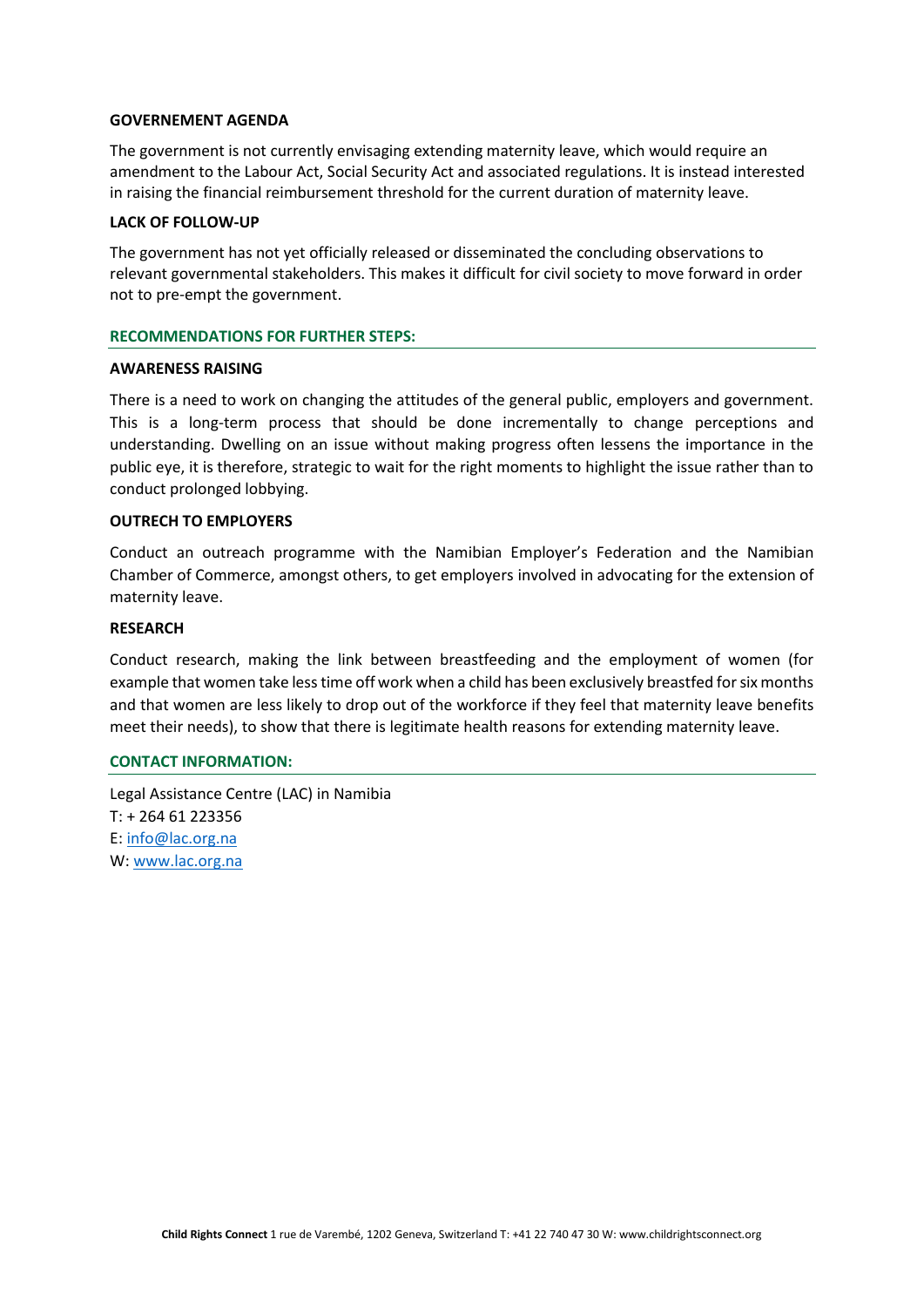

# **Nepal Thematic Study on Child Participation**

#### **Concluding Observations Follow-up Case Studies:**

To promote a cyclical approach to engaging in the reporting process of the Committee on the Rights of the Child (the Committee) and encourage NGOs to use the Committee's recommendations the fullest in their advocacy work, Child Rights Connect has put together a series of case studies on followup activities conducted by NGOs and National Human Rights Institutions. For more examples of followup activities, please visi[t www.childrightsconnect.org](http://www.childrightsconnect.org/)

#### **ORGANISATION:**

CRC Committee Human Rights Treaty Monitoring Coordination Centre (HRTMCC), Coordinated by: Child Nepal (CN)

#### **ABSTRACT:**

CN coordinated a thematic study on the meaningful participation of Nepali children in the reporting process of the Convention on the Rights of the Child (CRC) and the Optional Protocols (OPs). Although there have been a number of studies done on child participation, this was the first study to look at child participation in the reporting process.

#### **OBJECTIVE:**

To conduct a study to measure Nepali children's level of understanding and access to information on the CRC, the OPs and the reporting process and to determine whether children have participated in the preparation of State and civil society reports on the CRC and the OPs.

#### **TIMELINE:**

June – December 2012

#### **PROCESS:**

#### **PHASE 1 – CONSULTATION WITH CHILDREN**

*Goal: To bring together children at district level to brainstorm on child participation in the CRC reporting process.*

- Coordinate with district level NGOs working with children, such as children's clubs.
- Invite children who are members of children's clubs to participate in a consultation.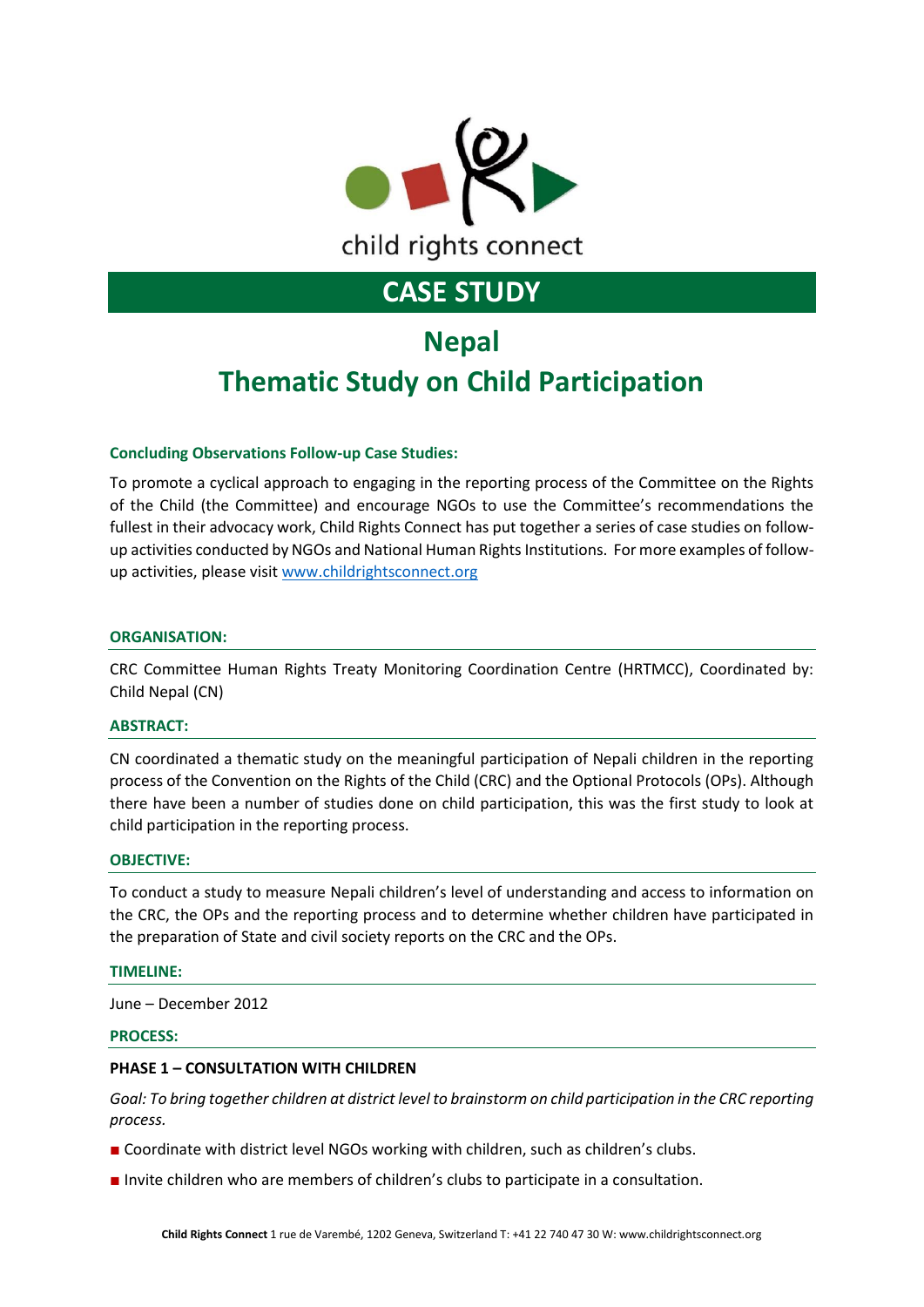- Interact with children through group discussions led by children's club facilitators.
- Share objectives of the study and consultation with children.
- Conduct a group discussion and brainstorming on child participation in CRC reporting.
- Have children present the results of discussions and brainstorming.

→ TIP: Be prepared to provide general information about the CRC and the OPs as not all children may be aware of these treaties and their provisions. The Child Rights Connect Pocket Guide to CRC Reporting was a great resource during the consultation.

#### **PHASE 2 – INTERACTIVE TOOLS**

*Goal: To provide information, in the form of a quiz, to children on the CRC, the OPs and the reporting process.*

- Prepare a series of questions about the CRC, the OPs, and the reporting process.
- Test the quiz with a small group of children and revise based on feedback.
- Carry out quiz in groups.

→ TIP: Child-friendly tools, such as quizzes, are an interesting way for children to participate and can be an effective way to measure their level of understanding. Children receive information and feel empowered at the same time.

#### **PHASE 3 - QUESTIONNAIRE**

*Goal: To determine the level of knowledge and understanding that children have on the CRC, the OPs and the reporting process.*

- Prepare a questionnaire for children.
- Administer questionnaire on an individual basis.

→ **TIP:** A questionnaire can be used to obtain information on confidential issues that children do not feel comfortable sharing in a group.

#### **PHASE 4 - STUDY**

*Goal: To publish and disseminate the results of the study.*

- Conduct an analysis of information obtained from consultations.
- Draft report.
- Disseminate report in both hard copy and online so that it is available to all beneficiaries.
- Present report during a formal meeting with government, media, civil society and children.

#### **OUTCOME:**

The thematic study on the meaningful participation of Nepali children in the CRC reporting process showed that although a majority of children had heard of the CRC, only a small percentage were aware of its provisions. Most children were not aware of the reporting process and very few had participated in consultation workshops organised by the State or civil society.

#### **IMPACT:**

The study filled a research gap and created interest in developing a strategy to ensure that children participate in the civil society reporting process for the upcoming consideration of the integrated periodic report of Nepal.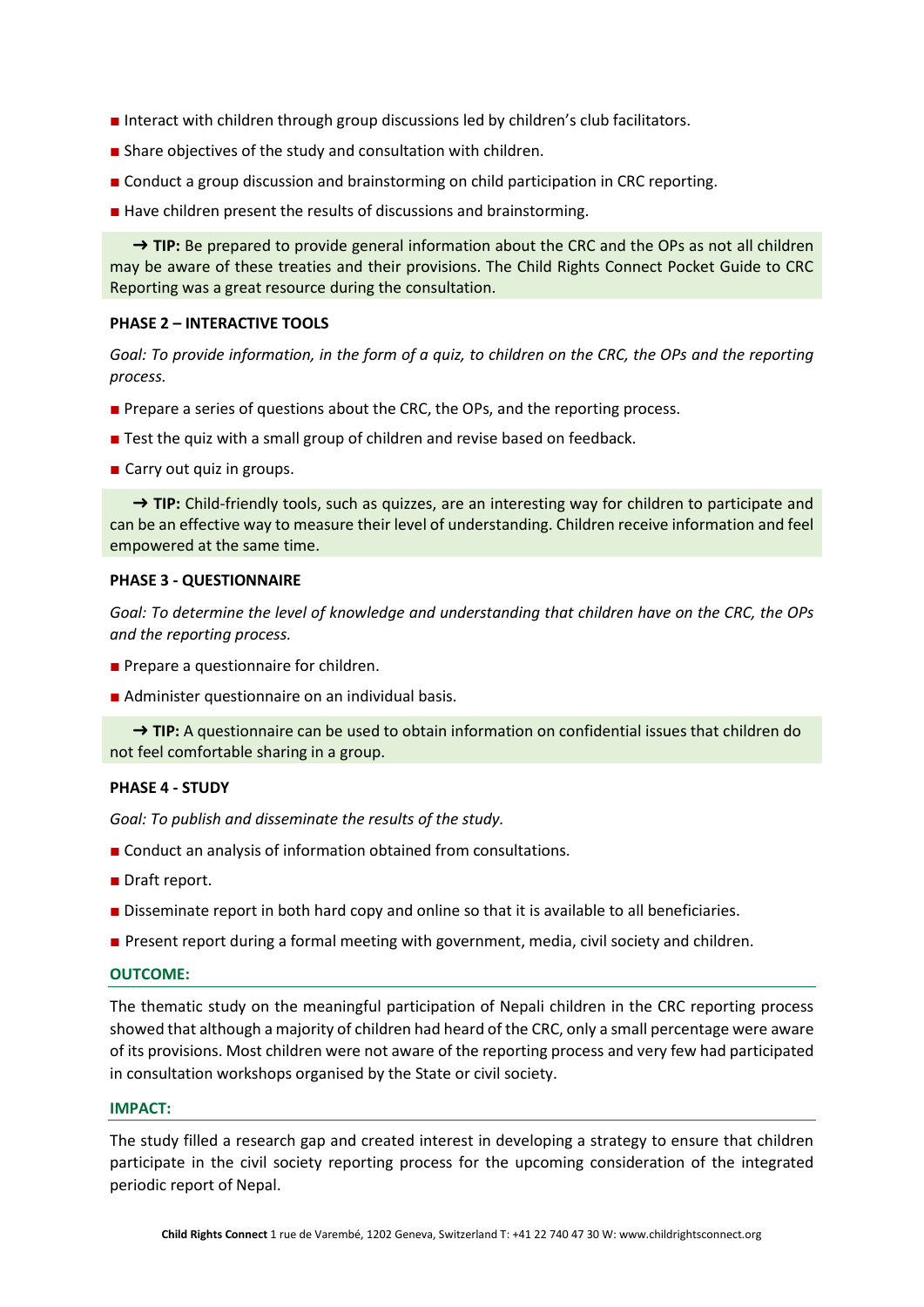#### **CHALLENGES:**

#### **LACK OF KNOWLEDGE**

Most children did not have basic knowledge about the CRC and the OPs as many children's clubs had not discussed the CRC. Without this knowledge, it will be difficult for children to participate in a meaningful way by responding and generating ideas. Civil society also lacks information about the CRC reporting process, which has made it difficult for them to support child participation in the reporting process.

#### **TIME CONSTRAINT**

The consultation was too short (half a day). A full day consultation would have allowed time for a detailed presentation of the CRC, the OPs and the reporting process.

#### **LACK OF DOCUMENTATION**

This was the first study that focused on child participation in the CRC reporting process. A literature review revealed that only a limited number of organisations have participated in CRC reporting in Nepal and that very few provisions exist in domestic law. This meant that there was very little formal documentation to feed into the study.

#### **RECOMMENDATIONS FOR FURTHER STEPS:**

#### **NGO REPORT**

An NGO report is being prepared by civil society for the upcoming consideration of the consolidated periodic report of Nepal. Consultations with children will be organised at regional and national levels in order to incorporate their views into the report.

#### **AWARENESS RAISING**

Information on the CRC, the OPs and the reporting process will be shared amongst members of the child clubs. The latter will then organise a meeting amongst the children in their community and share the information that they have received.

#### **AUDIO-VISUAL TOOL**

An audio-visual tool about the CRC provisions is currently under development. This will be an effective tool for future consultations.

#### **CONTACT INFORMATION:**

**Mr. Krishna Subedi Mr. Mohan Dangal** Chairperson: Child Nepal Program Director: Child Nepal Coordinator: CRC Committee, HRTMCC Focal Person: CRC Committee, HRTMCC E[: cn@childnepal.org](mailto:cn@childnepal.org) E[:director@childnepal.org](mailto:director@childnepal.org) W: [http://www.childnepal.org](http://www.childnepal.org/) [directorcn2016@gmail.com](mailto:directorcn2016@gmail.com)

T: +977-1-9851069317/+977-1-4460080 T: + 977-1-9741077786/+977-1-4460080 W: [http://www.hrtmcc.org](http://www.hrtmcc.org/)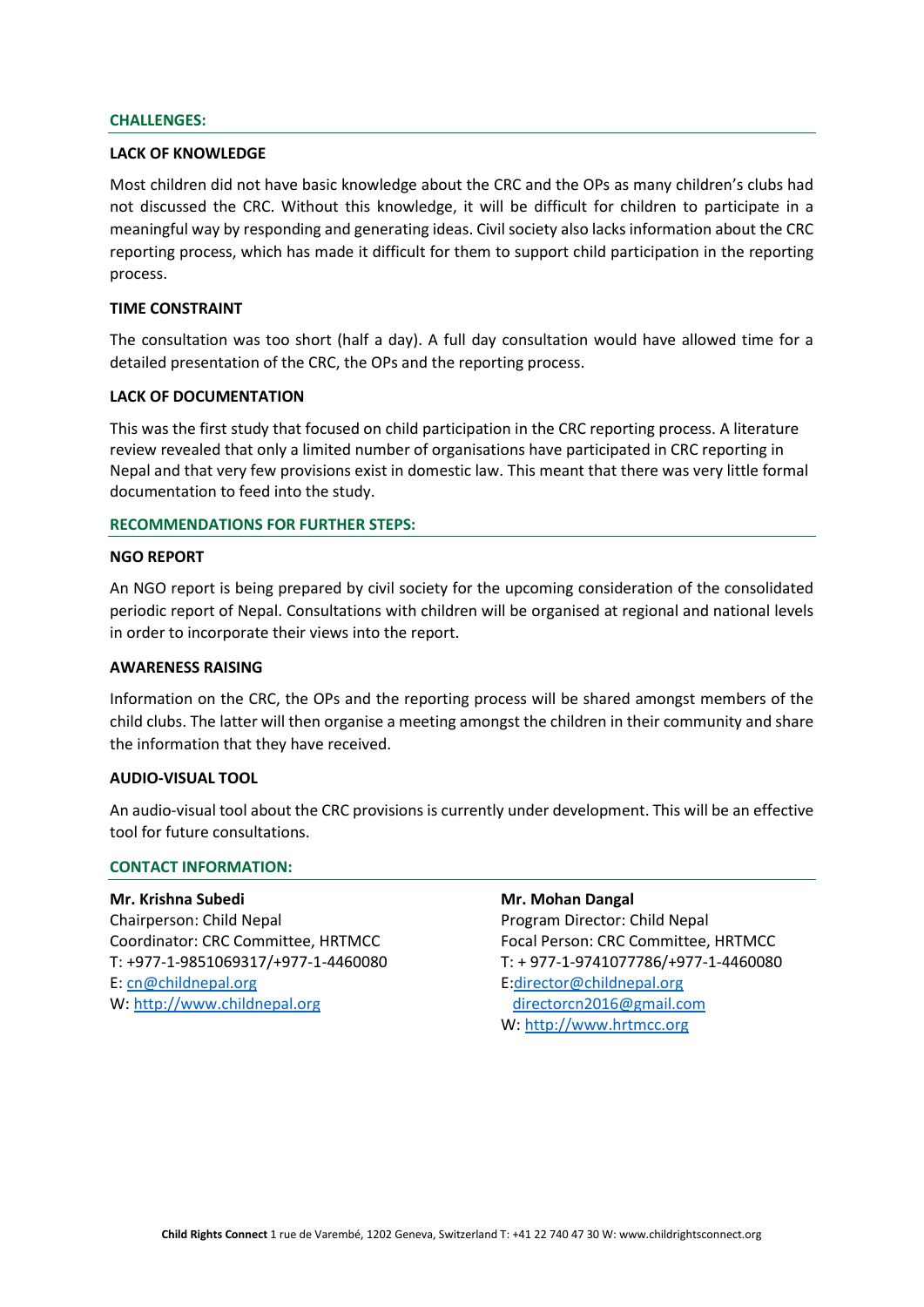

### **Sierra Leone**

# **Campaign to Develop and Adopt Legislation on Child Sexual Exploitation**

#### **CONCLUDING OBSERVATIONS FOLLOW-UP CASE STUDIES:**

To promote a cyclical approach to engaging in the reporting process of the Committee on the Rights of the Child (the Committee) and encourage NGOs to use the Committee's recommendations to the fullest in their advocacy work, Child Rights Connect has put together a series of case studies on followup activities conducted by NGOs and National Human Rights Institutions. For more examples of followup activities, please visi[t www.childrightsconnect.org.](http://www.childrightsconnect.org/)

#### **ORGANISATION:**

Child Rights Coalition Sierra Leone (CRC-SL)

#### **ABSTRACT:**

The high prevalence of child sexual exploitation and abuse and the lack of a comprehensive legislative framework led CRC-SL to campaign for legislative reform. CRC-SL submitted reports to the Committee, conducted an awareness raising campaign and lobbied government officials and parliamentarians. They also provided technical expertise for the development of the initial drafts of the legislation and held consultations with different stakeholders.

#### **OBJECTIVE:**

To campaign for the development and adoption of legislation on child sexual exploitation and abuse.

#### **TIMELINE:**

2007 – On-going

#### **PROCESS:**

#### **PHASE 1: PERIODIC REPORTING**

*Goal: To highlight a child protection issue that requires considerable legislative reform*

■ Focus on gaps in current legislation (Child Rights Act 2007 and Prevention of Cruelty to Children Act 1960).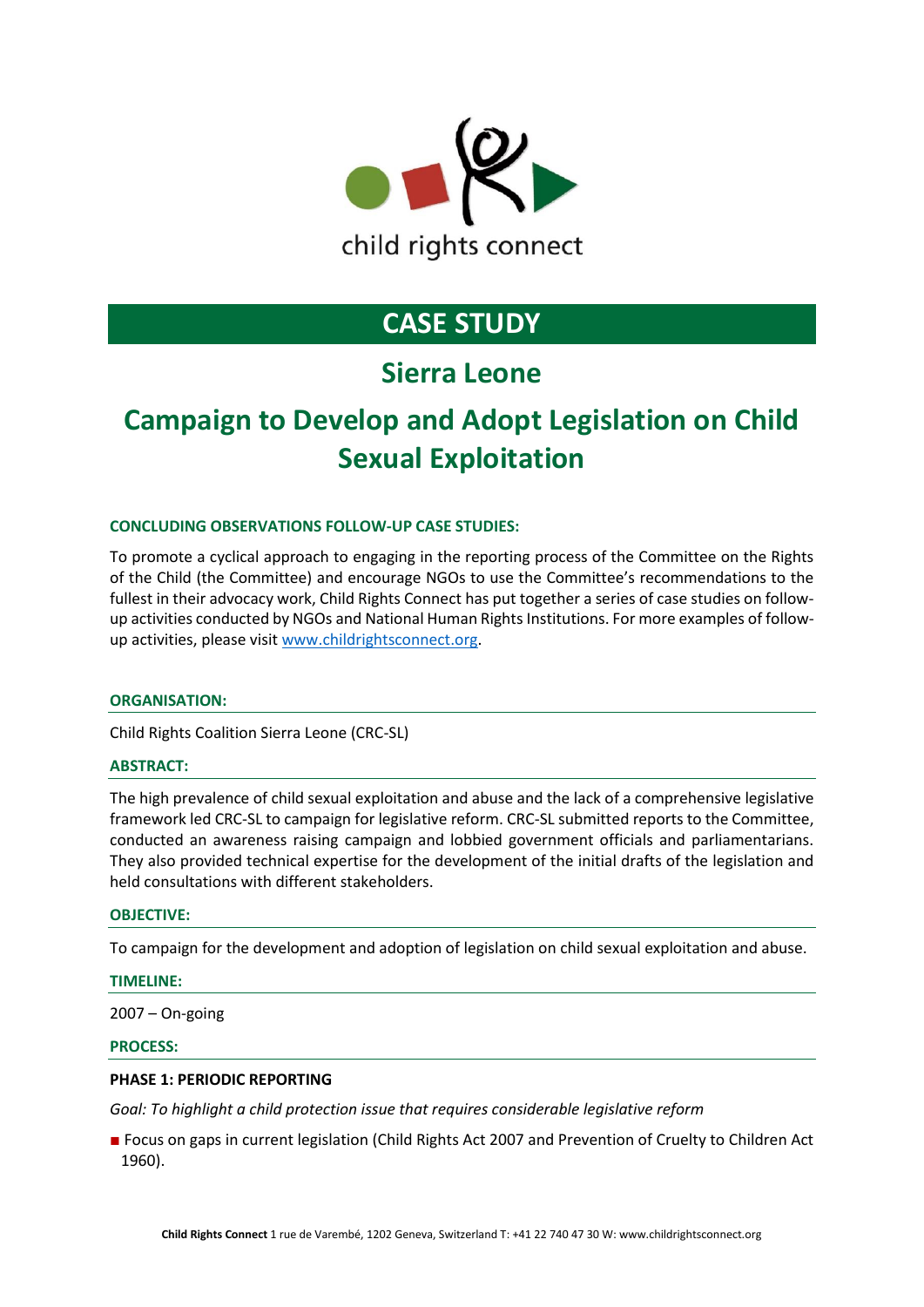- Choose an issue where there is agreement within the coalition and on which members are already working.
- Request input from members based on their individual projects and research.
- Highlight the issue in report to the Committee.
- Make a recommendation for legislative reform in the report.
- Highlight the issue during the pre-sessional working group meeting (pre-session).

→ TIP: If possible, request to meet individually with the country rapporteur and any other interested Committee members to reinforce important issues.

#### **PHASE 2: ADVOCACY CAMPAIGN**

*Goal: To advocate, as a coalition, for legislative reform.*

- Conduct an analysis of the Committee's concluding observations.
- Prepare a strategic plan using the concluding observations as an entry point.
- Conduct specific activities as individual organisations; such as capacity building, training, awareness raising and research at district level.
- Feed information from these activities into the coalition's advocacy campaign.
- Lobby relevant national bodies (National Child Protection Committee and the National Committee on Gender-Based Violence) under the Ministry of Social Welfare, Gender and Children Affairs using the concluding observations and information obtained from individual coalition members.

→ **TIP:** It is easier for a coalition to work together and speak with one voice when there is broad agreement on an issue.

#### **PHASE 3: TECHNICAL COMMITTEE**

*Goal: To establish a space for NGOs and government to jointly contribute to a discussion on policy.*

- Lobby for the establishment of a technical committee at the Ministry of Social Welfare, Gender and Children's Affairs composed of governmental representatives, members of the CRC-SL and UNICEF.
- Prepare draft legislation.
- Hold consultations at district, national and international levels including with village chiefs, children and medical practitioners
- Revise draft based on feedback.
- Send draft to the Law Officers Department at the Ministry of Justice.

→ **TIP:** Working on an issue where members have on-going activities and experience means that technical expertise is readily available within a coalition. Use the different strengths of the various members.

#### **PHASE 4: REPORTING UNDER THE OPTIONAL PROTOCOL ON THE SALE OF CHILDREN, CHILD PROSTITUTION AND CHILD POROGRAPHY**

*Goal: To emphasise the need to speed up the process of developing the legislation.*

- Prepare and submit a report to the Committee that includes an update on legislative reform.
- Highlight the need to speed up the process while including input from relevant stakeholders.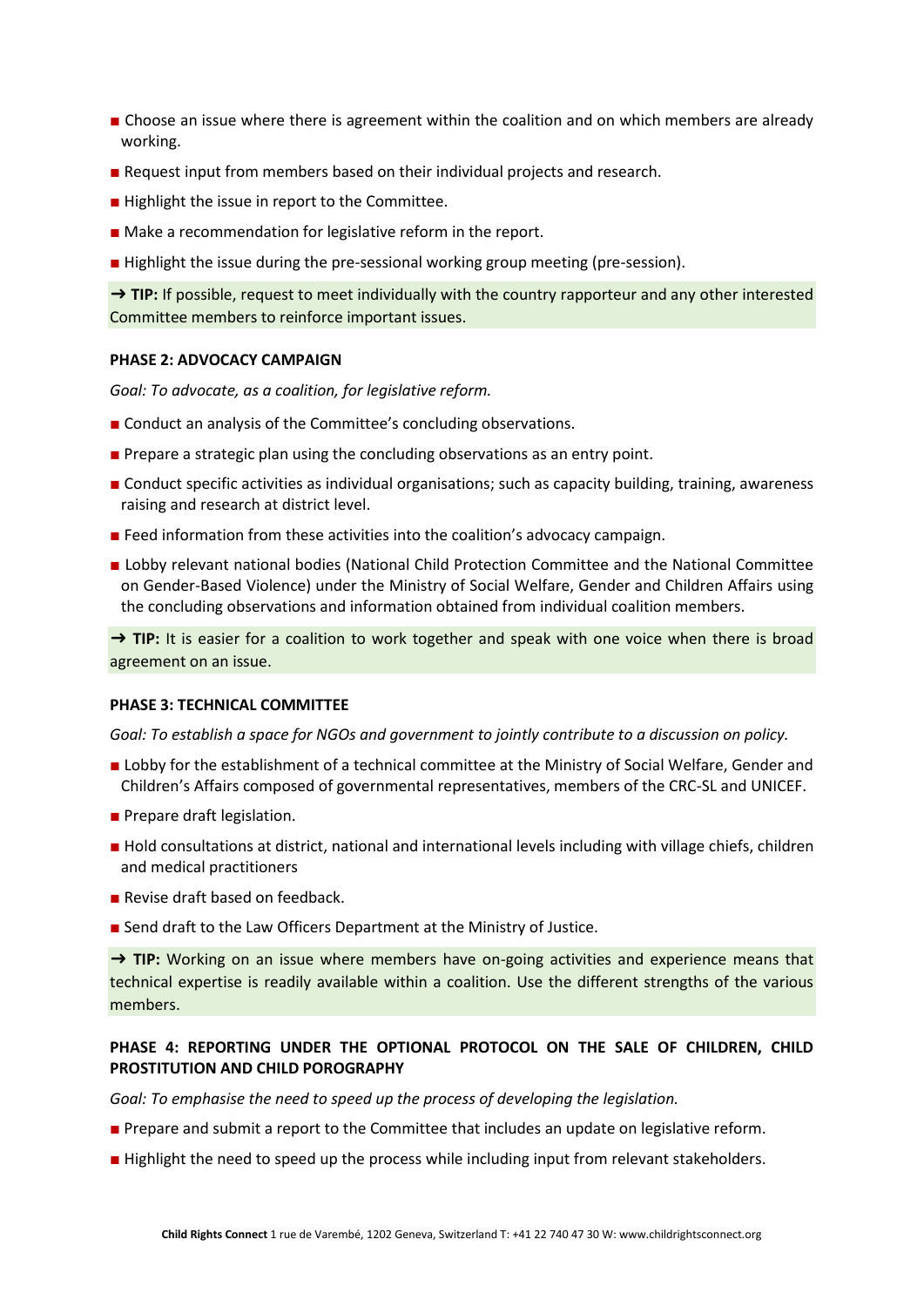■ Lobby Committee members during the pre-session and prior to the State review.

→ TIP: Lobby the Committee to include a question in its list of issues requesting an update on recent legislative developments, as it will require the government to respond in writing.

#### **PHASE 5: LOBBY GOVERNMENT AND PARLIAMENTARIANS**

*Goal: To lobby government to develop legislation and parliamentarians to adopt it.*

- Prepare press releases, hold press conferences and participate in radio discussions.
- Invite staff of the Law Officers Department to a meeting with the coalition to discuss progress and how they can be supported in the development of legislation.
- Lobby for the submission of legislation to Parliament.
- Lobby parliamentarians to pass legislation prior to elections.

→ **TIP:** Having a Minister prioritise the Bill helped to speed up its development and adoption and added value to the process. An election deadline can also be beneficial.

#### **OUTCOME:**

The adoption of a Sexual Offences Act in August 2012, which criminalises various categories of sexual offences, including those against children, and introduces minimum sentences for offenders and compensation for victims.

#### **IMPACT:**

A major piece of legislation on a common and widespread issue (sexual exploitation and abuse) was adopted. The CRC-SL proved to be a credible and serious partner for government due to its consistent message and expertise in the subject.

#### **CHALLENGES:**

#### **CULTURE AND TRADITION**

Following the war, there were a number of institutional, legislative and policy reforms, but gaps remained. This made it difficult to decide what to prioritise, as the government did not have the capacity to deal with all the issues simultaneously. In addition, although initially proposed as a sexual offenses bill that focused only on children, it became a broader instrument, which may have slowed down its development and adoption.

#### **PARLIAMENTARY PROCESS**

A mechanism needed to be created in the legislation that organised the relationship between village Chiefs and the police (traditional and formal justice systems) so that they could work together and not undermine one another

#### **RECOMMENDATIONS FOR FURTHER STEPS:**

#### **IMPLEMENTATION**

Lobby government to allocate the necessary funds to ensure that services provided for in the legislation, such as free medical care for victims of sexual offenses and compensation for victims, become a reality.

#### **STRENGTHEN CHILD PROTECTION SYSTEMS**

Efforts need to be made to strengthen child protection systems from the community level up to the national level.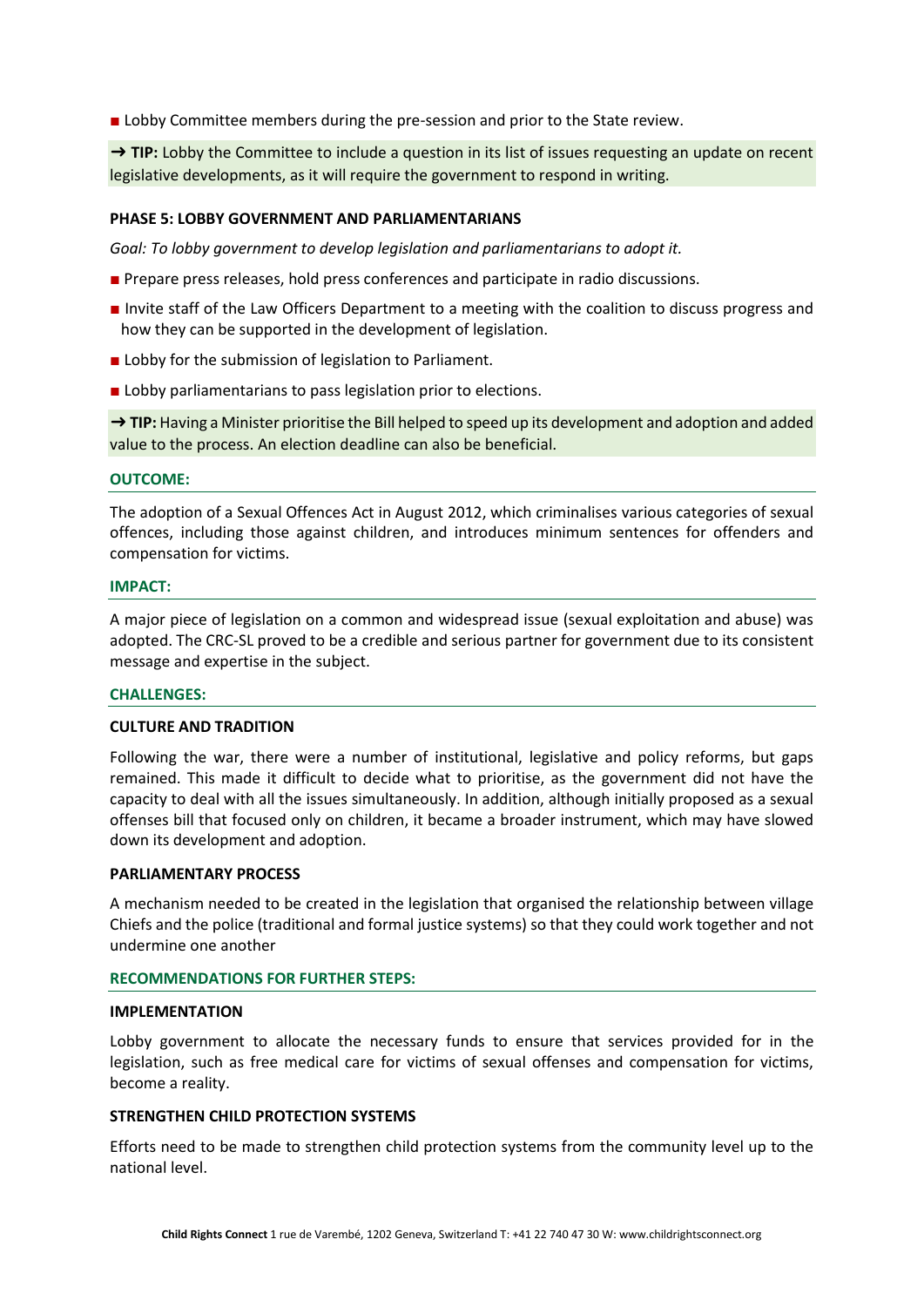### **CONTACT INFORMATION:**

Mr. Abdul Manaff Kemokai T: + 232 76624060 E: crc\_sl@yahoo.co.uk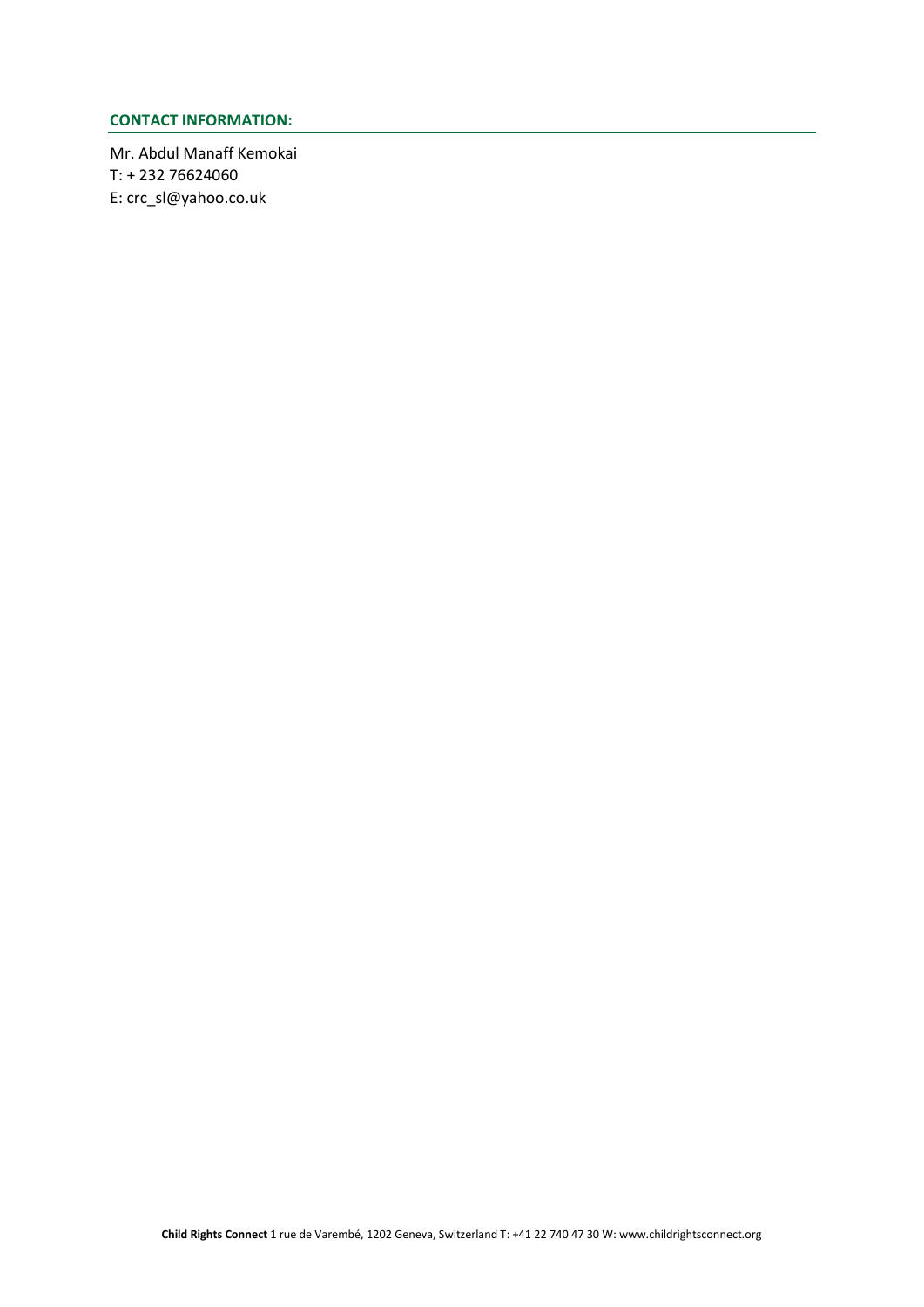

# **Sudan Harmonizing National Legislation**

#### **Concluding Observations Follow-up Case Studies:**

To promote a cyclical approach to engaging in the reporting process of the Committee on the Rights of the Child (the Committee) and encourage NGOs to use the Committee's recommendations the fullest in their advocacy work, Child Rights Connect has put together a series of case studies on followup activities conducted by NGOs and National Human Rights Institutions. For more examples of followup activities, please visi[t www.childrightsconnect.org](http://www.childrightsconnect.org/)

#### **ORGANISATION:**

Child Rights Institute (CRI)

#### **ABSTRACT:**

CRI developed a campaign with Save the Children Sweden and other actors to improve knowledge of children's rights and harmonise Sudanese legislation with the Convention on the Rights of the Child (CRC) and the African Charter on the Rights and Welfare of the Child (ACRWC), which led to the endorsement of the National Child Act in 2010.

#### **OBJECTIVE:**

Develop an advocacy campaign to identify gaps in the 2004 Child Act and propose new provisions to bring Sudanese legislation in line with the CRC and the ACRWC.

#### **TIMELINE:**

2004 – On-going

#### **PROCESS:**

#### **PHASE 1 – RESEARCH STUDY**

*Goal: To identify gaps in the Child Act of 2004 and make recommendations.*

■ Refer to the recommendations of the Committee regarding the need to harmonise national legislation.

■ Conduct a study to identify gaps in existing legislation.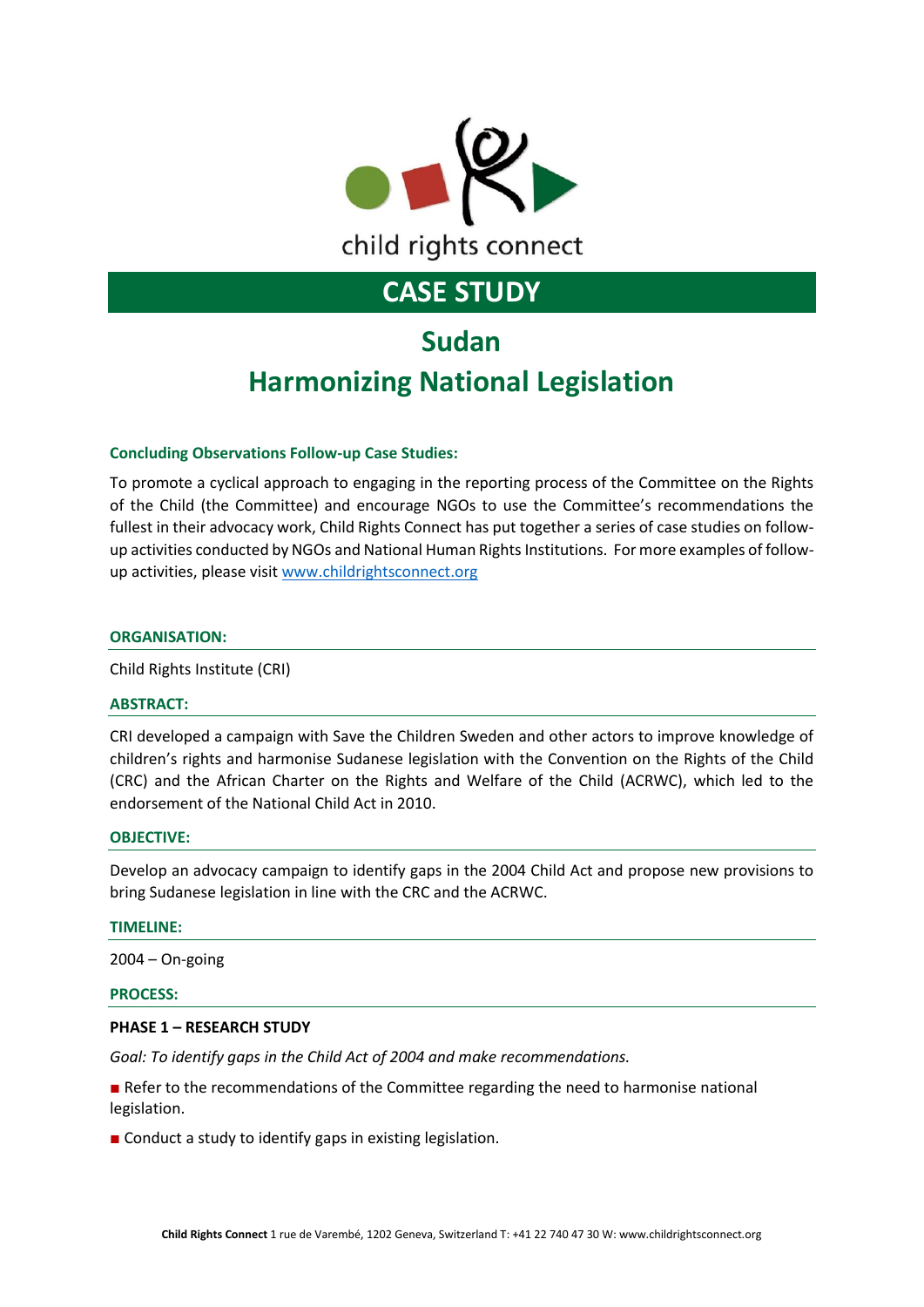■ Make recommendations for new provisions to strengthen the Child Act of 2004 and ensure harmonisation with the CRC and the ACRWC in line with the 2005 Interim National Constitution.

#### **PHASE 2 - CONSULTATIVE WORKSHOPS**

Goal: To discuss the need for law reform and propose amendments to the Child Act of 2004.

- Consult with government, civil society and the media.
- Discuss strengths and weaknesses of the 2004 Act.
- Make proposals for amendments to ensure harmonisation with the CRC and the ACRWC

→ TIP: Good coordination and networking between the government, the National Council of Child Welfare, and the Child Rights Forum (civil society) was essential in endorsing the need for a new Child Act.

#### **PHASE 3 – MEDIA CAMPAIGN**

*Goal: To raise awareness about children's rights and the need to amend the 2004 Child Act.*

- Target specific areas of children's rights.
- Train journalists and editors on how to report on children's issues.
- Use all areas of media: live programmes, newspapers, radio and television.
- Show that children's rights are not contrary to Islamic culture.
- Highlight international commitments made by the government as part of the National Constitution.

→ **TIP:** The media campaign should ultimately target the general public and community leaders. It is also important to bring influential religious leaders on board. It takes time to change attitudes.

#### **PHASE 4 – DRAFTING OF CHILD ACT**

*Goal: To draft a new Child Act.*

■ Establish a committee to draft the new Act that includes the National Council of Child Welfare, the Ministry of Justice and civil society.

- Provide feedback on drafts.
- Advocate for the adoption of the draft law once introduced in Parliament.

→ **TIP:** Strive to achieve consensus. Focus first on issues where it is easier to achieve agreement and address the more controversial issues later.

#### **OUTCOME:**

The adoption of the National Child Act in 2010 that more adequately represented the CRC than that of 2004.

#### **IMPACT:**

A collaborative and positive dialogue between civil society and government led to a better understanding of children's rights in Sudan and improved legislation in many areas.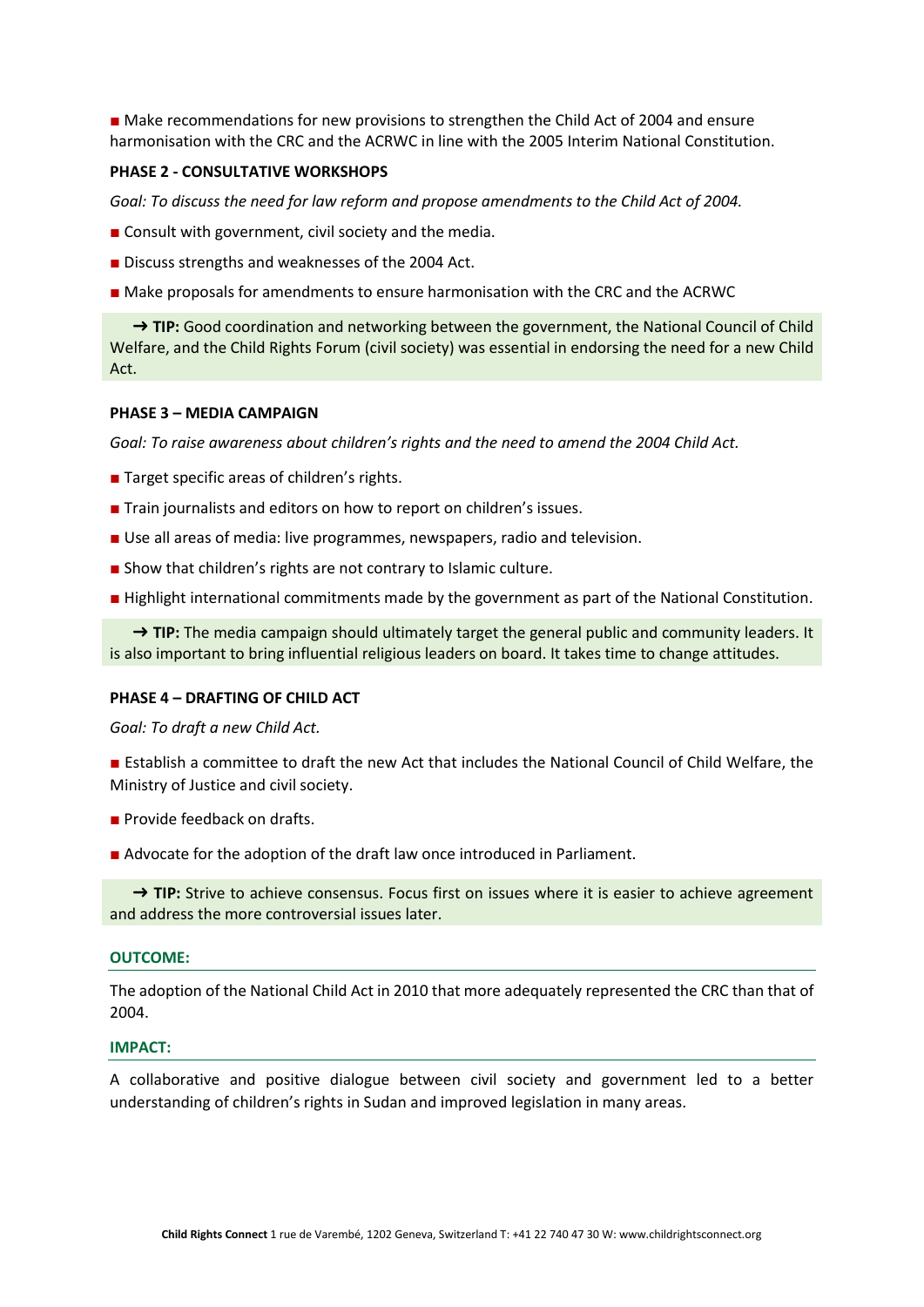#### **CHALLENGES:**

#### **NEGATIVE PERCEPTIONS**

Misconceptions regarding Islam and the implementation of the CRC, such as early marriage and the age of criminal responsibility.

#### **CULTURAL VALUES**

Long-held cultural values and traditions led to resistance to certain issues, such as corporal punishment and female genital mutilation (FGM). Some of these issues, such as prohibiting FGM, did not end up being included in the final version of the Child Act.

#### **RECOMMENDATIONS FOR FURTHER STEPS:**

#### **IMPLEMENTATION**

In order to better implement the Child Act, more financial and human resources need to be allocated. Criminal law and other implementing legislation should be harmonised with the Child Act.

#### **ADDITIONAL AMENDMENTS**

Although the Child Act brings Sudanese legislation closer to following the provisions of the CRC, gaps remain, and FGM still needs to be addressed.

#### **CONTACT INFORMATION:**

Mr. Yasir Shalabi Ms. Nassrin Yousif T: +249 155150401 E[: sudanchild@hotmail.com](mailto:sudanchild@hotmail.com) W: [www.cricsudan.org](http://www.cricsudan.org/)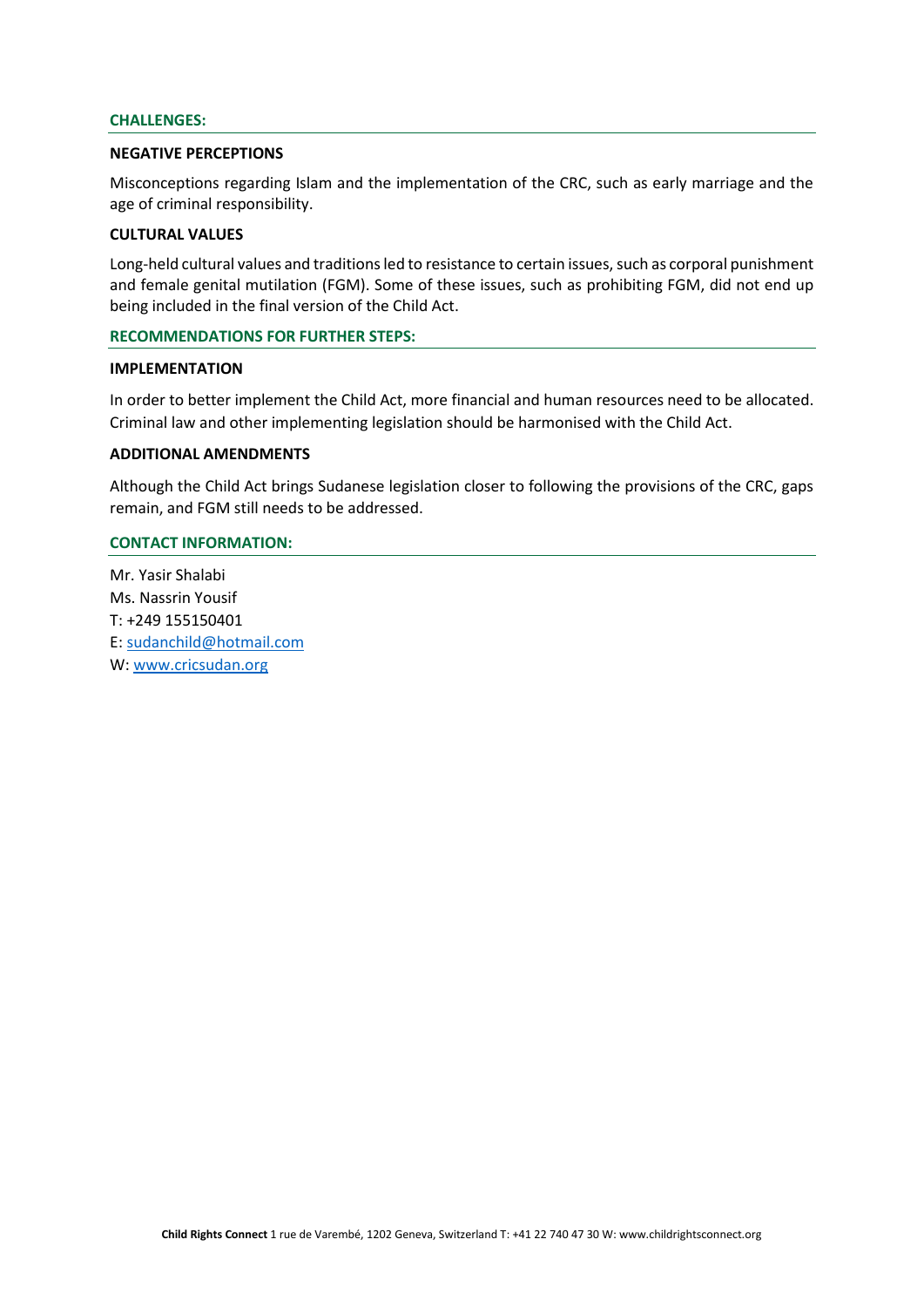

### **Swaziland**

### **Developed and Enacted a Children's Act**

#### **Concluding Observations Follow-up Case Studies:**

To promote a cyclical approach to engaging in the reporting process of the Committee on the Rights of the Child (the Committee) and encourage NGOs to use the Committee's recommendations the fullest in their advocacy work, Child Rights Connect has put together a series of case studies on followup activities conducted by NGOs and National Human Rights Institutions. For more examples of followup activities, please visi[t www.childrightsconnect.org.](http://www.childrightsconnect.org/)

#### **ORGANISATION:**

Save the Children Swaziland

#### **ABSTRACT:**

Save the Children Swaziland, UNICEF, government ministries and other partners advocated for the development and enactment of a comprehensive Children's Act. A review of existing child-related legislation was conducted and a discussion paper on the need for a comprehensive law was produced. Consultations with various stakeholders over a two-year period guided the drafting of a Bill. Close cooperation with Parliamentarians led to its adoption in 2012.

#### **OBJECTIVE:**

To develop and enact comprehensive legislation that would improve the legal protection of children in Swaziland.

#### **TIMELINE:**

2003 – On-going

#### **PROCESS:**

#### **PHASE 1 – LEGISLATIVE REVIEW**

*Goal: To conduct a review of existing legislation to identify gaps.*

- Prepare a compilation of existing legislation.
- Conduct research to look for gaps
- Prepare a discussion paper to highlight issues of concern.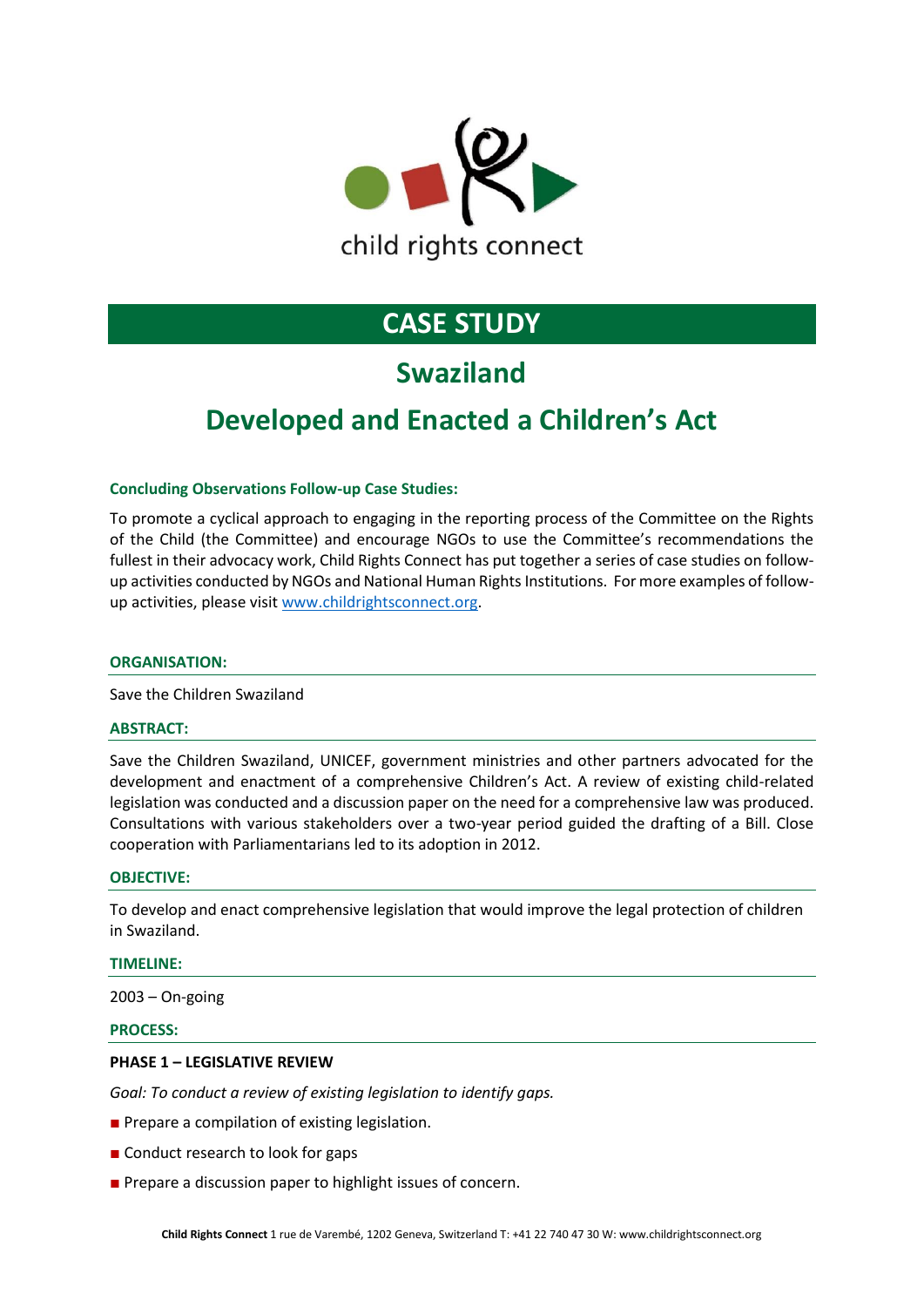■ Refer to the Convention on the Rights of the Child (CRC), the African Charter on the Rights and Welfare of the Child and the 2005 Constitution (which contains specific provisions on children's rights).

→ TIP: A comprehensive children's act can simultaneously improve legislation in a number of different areas.

#### **PHASE 2 – VISIT OF A COMMITTEE MEMBER**

*Goal: To present the Committee's concluding observations and discuss implementation.* 

■ Invite country rapporteur from the Committee to present the concluding observations, highlight areas of concern and make recommendations for future action.

■ Organize meetings with government, civil society and UNICEF to discuss follow-up.

→ **TIP:** A visit from a Committee member can help to quickly raise awareness and focus attention on what needs to be done. The recommendations of the Committee can be used as a basis to push the government to work on gaps.

#### **PHASE 3 - CONSULTATIONS**

*Goal: To consult with relevant government and non-governmental stakeholders, including children.*

■ Use discussion paper and Committee concluding observations to conduct consultations

■ Engage with the government office responsible for children's issues, namely the National Children's Coordinating Unit (NCCU) within the Deputy Prime Minister's Office.

■ Consult with the law society, traditional women's regiments (Lutsango lwakaNgwane), Chiefs, key government ministers, children and civil society over a two year period through weekend retreats, group work and district workshops.

→ **TIP:** Take the time needed to get everybody on board. Refer to the Committee's concluding observations during consultations.

#### **PHASE 4 – PLEDGE FOR CHILDREN**

*Goal: To increase political commitment to improve children's rights.*

- Ask Parliamentarians running for office to pledge their commitment to enact policies and legislation in order to improve the protection and welfare of children.
- Call on those who signed to honour their pledge.

→ **TIP:** Strategically target Parliamentarians who can provide valuable support through the enactment process.

#### **PHASE 5 – DRAFT AND ENACT BILL**

*Goal: To draft a Bill for submission to Parliament and lobby for its enactment.*

- Present position paper to stakeholders.
- Work with a legal consultant from NCCU to develop a comprehensive issue paper to be formally presented to the Attorney General's Office (AG).

■ Establish a technical working group consisting of the AG, NCCU and civil society to support the drafting of the Bill.

■ Discretely provide input and comments on the draft Bill.